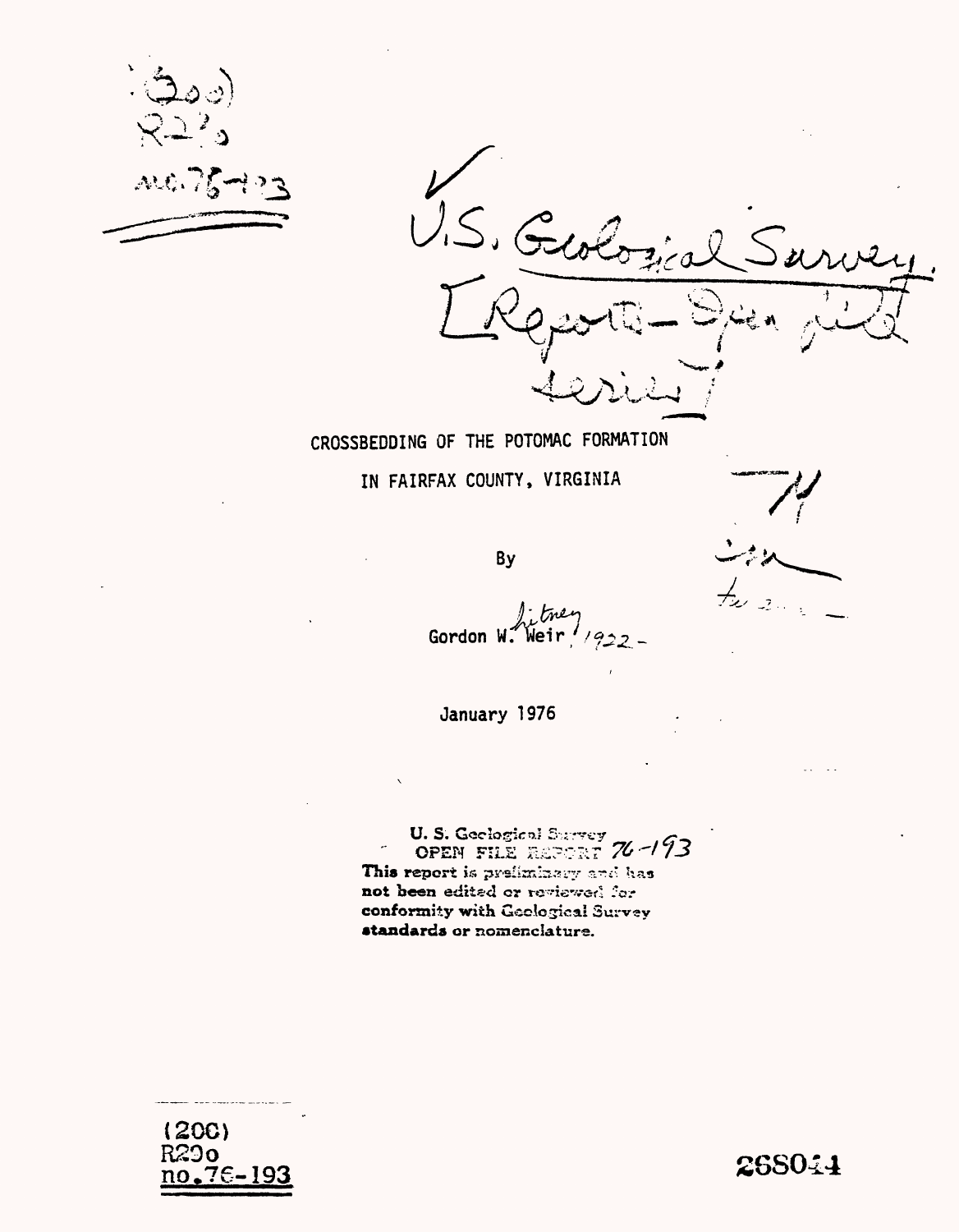## FIGURES

 $\overline{\phantom{a}}$ 

 $\epsilon$ 

 $\bar{z}$ 

 $\ddot{\phantom{a}}$ 

 $\ddot{\phantom{a}}$ 

|  | :jqure 1. -- Histograms showing frequency of dip angles and        |    |
|--|--------------------------------------------------------------------|----|
|  | thicknesses of crossbedding sets -------------------- 4a           |    |
|  | 2. -- Longitudinal views of stratification ------------------ 5a   |    |
|  | 3. -- Transverse view of stratification --------------------- 5b   |    |
|  | 4. -- Map showing localities of crossbedding studies               |    |
|  | and resultant dip azimuths ------------------------- Appendix      |    |
|  | 5. -- Circular graph of dip azimuths ------------------------ $8a$ |    |
|  | 6. -- Circular graph comparing resultant dip azimuths of           |    |
|  | elevation intervals -------------------------------                | 9c |

 $\ddot{\phantom{a}}$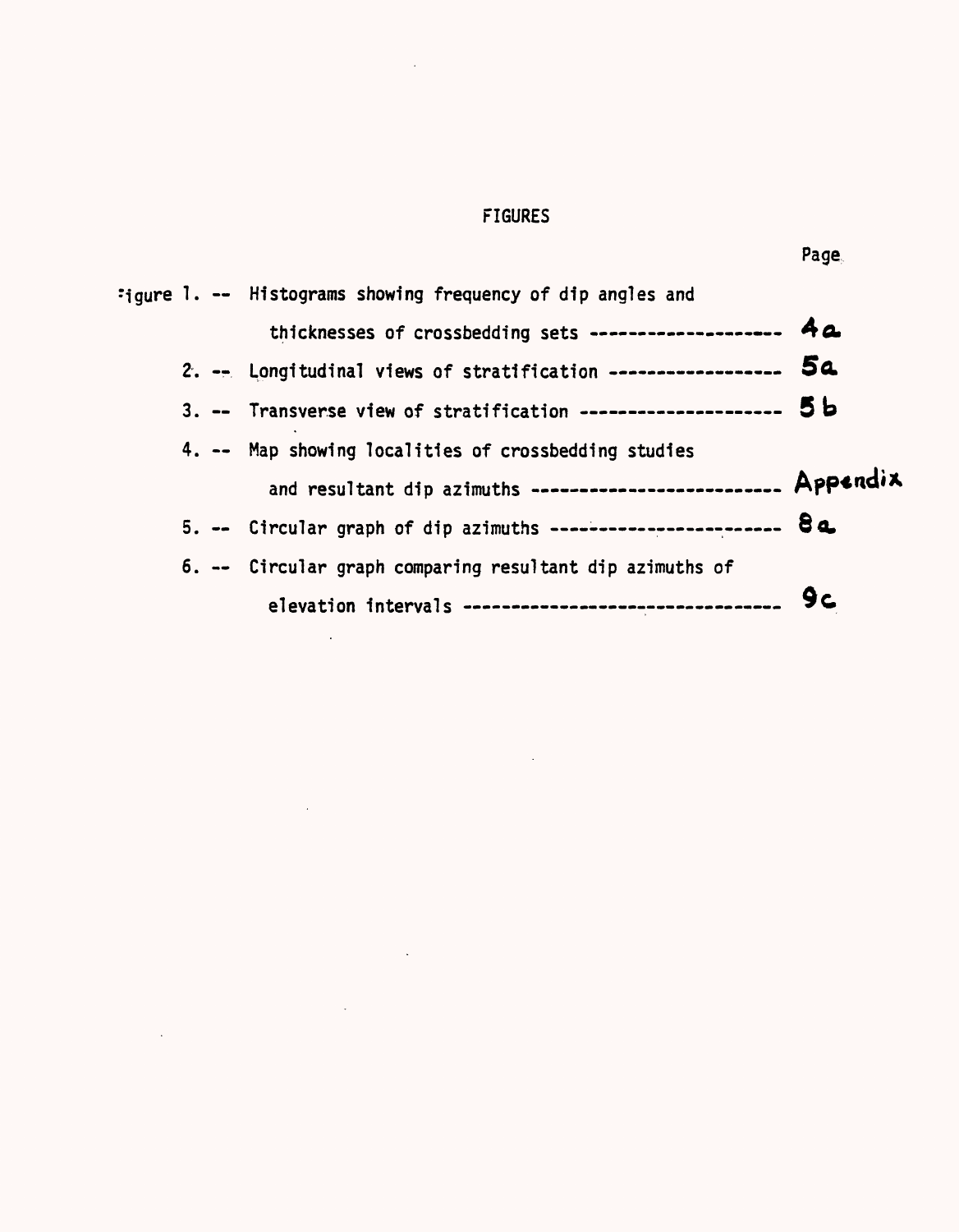# TABLES

 $\mathcal{L}^{\text{max}}_{\text{max}}$ 

 $\mathcal{L}^{\text{max}}_{\text{max}}$ 

|                                                              | Page           |
|--------------------------------------------------------------|----------------|
| Table 1. -- Crossbedding data by field localities ---------- | 7a             |
| 2. -- Crossbedding data by areas ---------------------       | 9a             |
| 3. -- Crossbedding data by elevation above                   |                |
| base of formation ----------------------------               | 9 <sub>b</sub> |
| 4. -- Localities of studies of crossbedding ----------       | Appendix       |

 $\mathcal{L}^{\text{max}}_{\text{max}}$  ,  $\mathcal{L}^{\text{max}}_{\text{max}}$ 

 $\hat{\mathcal{L}}_{\text{max}}$  and  $\hat{\mathcal{L}}_{\text{max}}$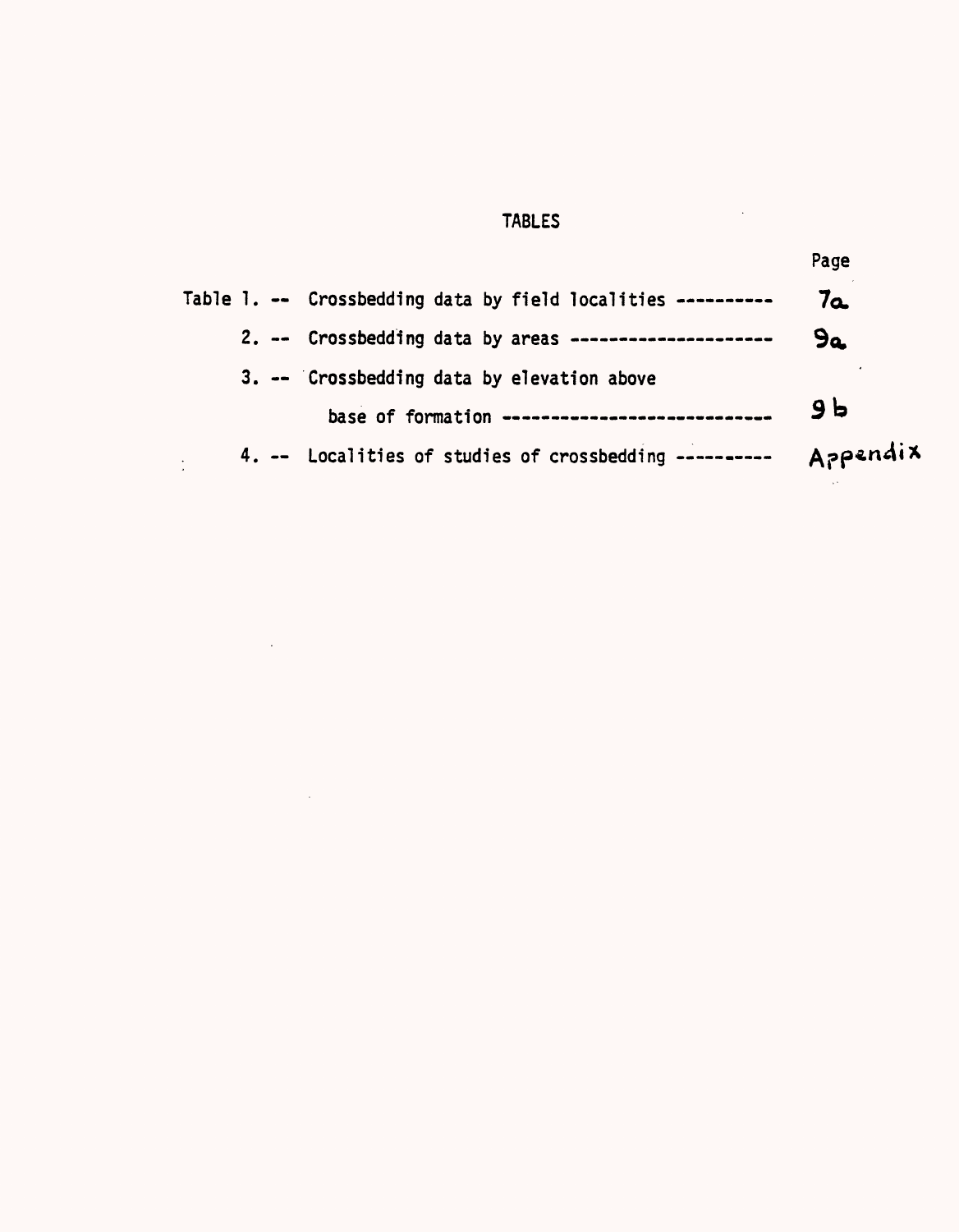### CROSSBEDDING OF THE POTOMAC FORMATION

### IN FAIRFAX COUNTY, VIRGINIA

By

Gordon W. Weir

### Abstract

Crossbedding in sandstone units is the most conspicuous sedimentary structure of the Potomac Formation in Fairfax County, Virginia. Most sets of crossbeds are a few feet thick and several feet wide and tens of feet long. Trough sets are dominant, but planar sets are also common. Dip directions of crossbeds show great variation, though westerly dips are sparse. The averages (resultant vectors) of crossbedding dip-directions measured at 33 localities do not show significant differences according to their geographic or stratigraphic distribution. The average dipdirection of the 292 crossbeds measured is N. 85° E. The data suggest that the depositional slope was easterly in Fairfax County throughout the time of deposition of the Potomac Formation. Major sand bodies, potential aquifers of the formation,are probably elongated along easterly trends.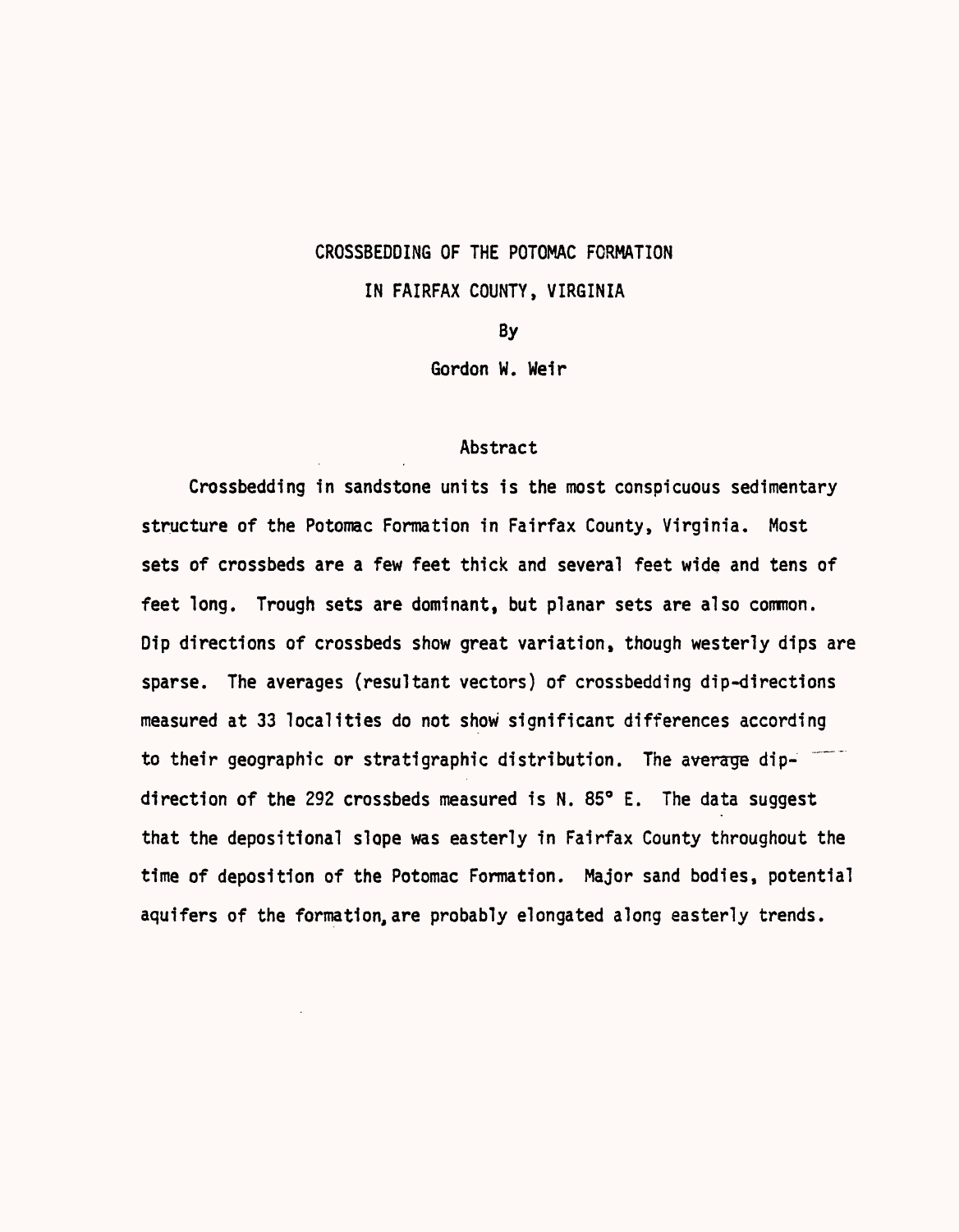### Introduction

The Potomac Formation (Cretaceous) is a wedge-shaped deposit underlying the eastern part of Fairfax County, Va. (Force, 1975). It rests on saprolitic crystalline rock of pre-Cretaceous age and is overlain by upland gravels of Cenozoic age. The formation consists of mudstone, sandstone, and minor amounts of conglomerate and ranges in thickness from an irregular feather edge to more than 600 feet. Exposures are sparse and generally limited to stream bottoms, sea cliffs and recent artificial cuts.

Mudstone of the Potomac is mostly greenish gray to reddish brown and ranges from claystone to clayey sandy siltstone. It occurs in layers ranging from distinct seams only a few inches thick to ill-defined bodies probably many tens of feet thick. The mudstone rarely crops out naturally and in artificial exposures it is commonly obscured by weathering.

Sandstone and conglomerate of the Potomac is light gray, variably stained yellowish to brown by iron oxides. It ranges from very fine to coarse grained but consists mostly of subangular to subrounded, fine to medium grains of clear quartz and lesser amounts of white feldspar weathered in part to clay. Conglomerate is irregularly interstratified in sandstone as thin lenses consisting mainly of rounded pebbles of quartz in a matrix of medium- to coarse-grained sand. Intraformational pebbles, cobbles, and boulders of greenish-gray mudstone are found locally in sandstone and quartz-pebble conglomerate. The sandstone and conglomerate occur in irregular layers ranging from small lenses, a few feet thick and a few tens of feet long, to bodies of undetermined size, probably tens of feet thick and thousands of feet long.

2.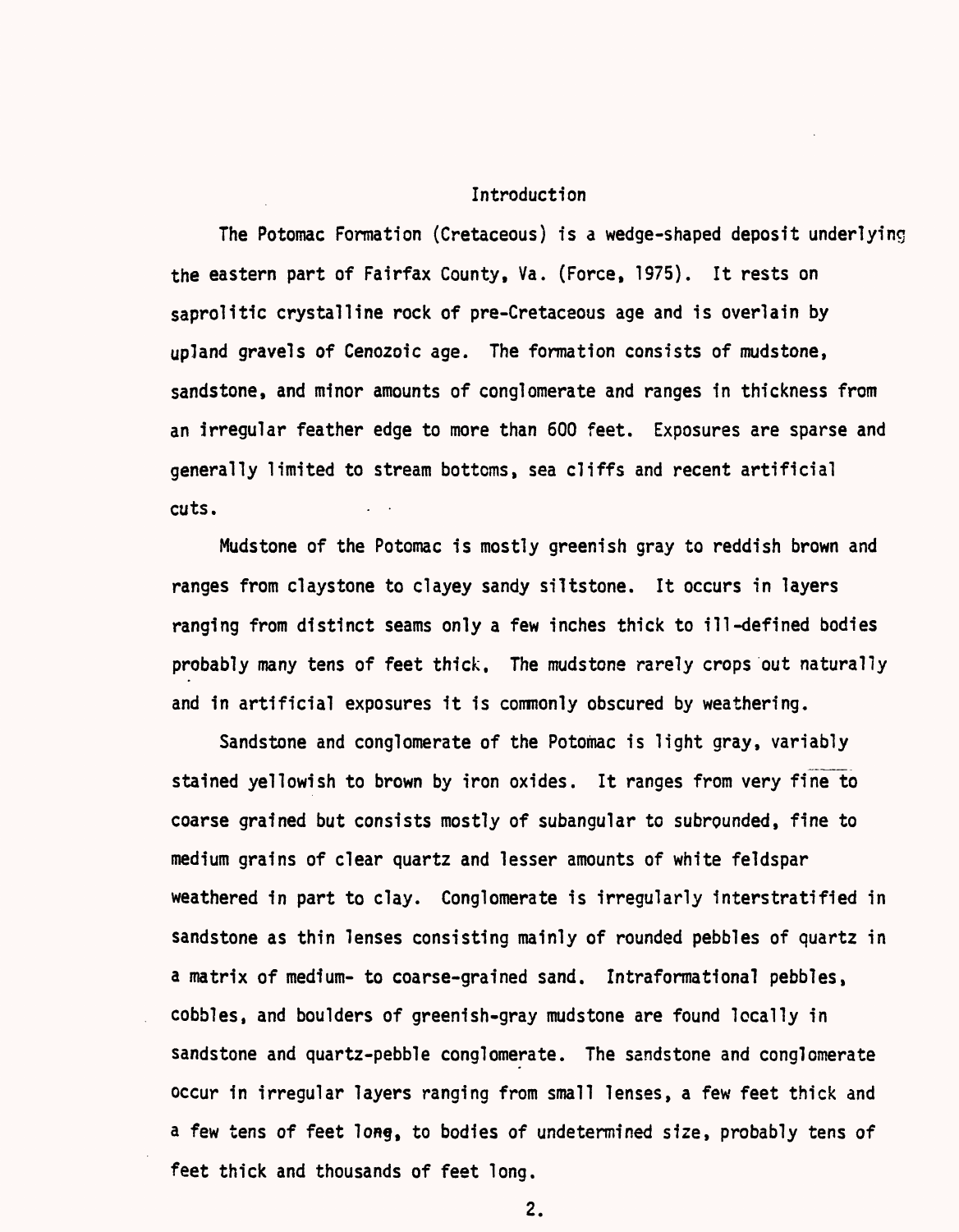This report summarizes a six-week survey of depolistional structures of tha Potomac Formation of Fairfax County made in November-December, 1975. I was introduced to the problem by A. J. Froelich and was aided in the search for outcrops by the geologic maps of Force (1975) and Huffman and others (1975).

Primary sedimentary structures noted in the sediments of the Potomac Formation include crossbedding, horizontal bedding, cut-and-fill structures, contorted bedding and ripple marks. Crossbedding and to a lesser extent horizontal bedding are depositional structures found in most exposures of sandstone and conglomerate. Cut-and-fill structures are locally conspicuous. Contorted bedding and ripple marks are rare. Obscure horizontal lamination is characteristic of the mudstone of the Potomac. In places the mudstone forms part of the fill of cut-and-fill structures. Because crossbedding is the most common and conspicuous depositional structure of the exposures of the Potomac Formation in Fairfax County, the nature and import of the crossbedding form the subject of this report.

3.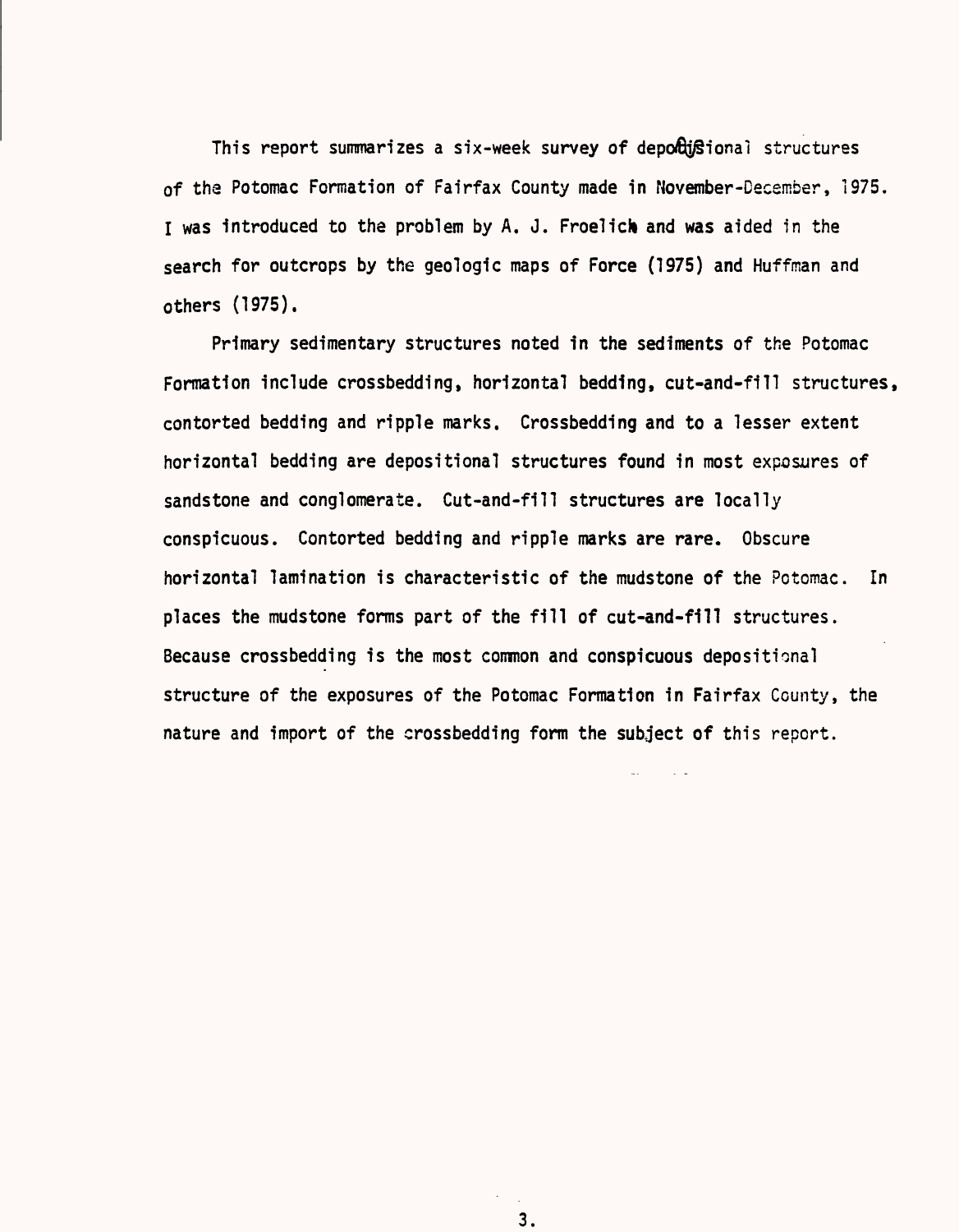## inescription of crossbedding

Trough sets of crossbeds are dominant but planar sets are also common. In small exposures or where transverse views are lacking these two types of crossbedding may not be separable. Fully exposed sets are commonly a few feet thick, several feet wide, and a few tens of feet long. They range, however, from sets measureable in inches, ripple marks in section, to sets made of large **funded** bedforms more than 10 feet thick, tens of feet wide, and more than 100 feet long. Figure 1 B shows the frequency of

Figure 1 near here.

thicknesses of sets based on field estimates and measurements and indicates the average thickness of the sets studie£ was about 2 feet. This distribution omits many small and large sets. Sets thinner than 0.5 feet were rarely measured, and because of small exposures, thicknesses of sets more than about 3 feet thick could seldom be determined.

Crossbeds within the sets range from a fraction of an inch to a few inches in thickness. They commonly are steepest near the top of the set and flatten slightly near the base. Figure 1 A shows the frequency distribution of the dip angles of crossbeds measured if practicable where most steeply inclined. The mean inclination of about 16 degrees is lower than the 20 degree average determined by Glaser (1969, p. 21) for the whole Potomac outcrop of the Atlantic Coastal Plain, probably because I could not reach the most steeply dipping parts of beds in many exposures. In most sets the crossbeds meet the base of the set at a fairly sharp angle of more than 10 degrees. In seme sets, especially in fine-grained sandstone, the beds are asymptotic or nearly parallel to the base of the set, and may show a reverse dip as the base of many sets climbs near its  $\boldsymbol{\mathcal{F}}$ distal end.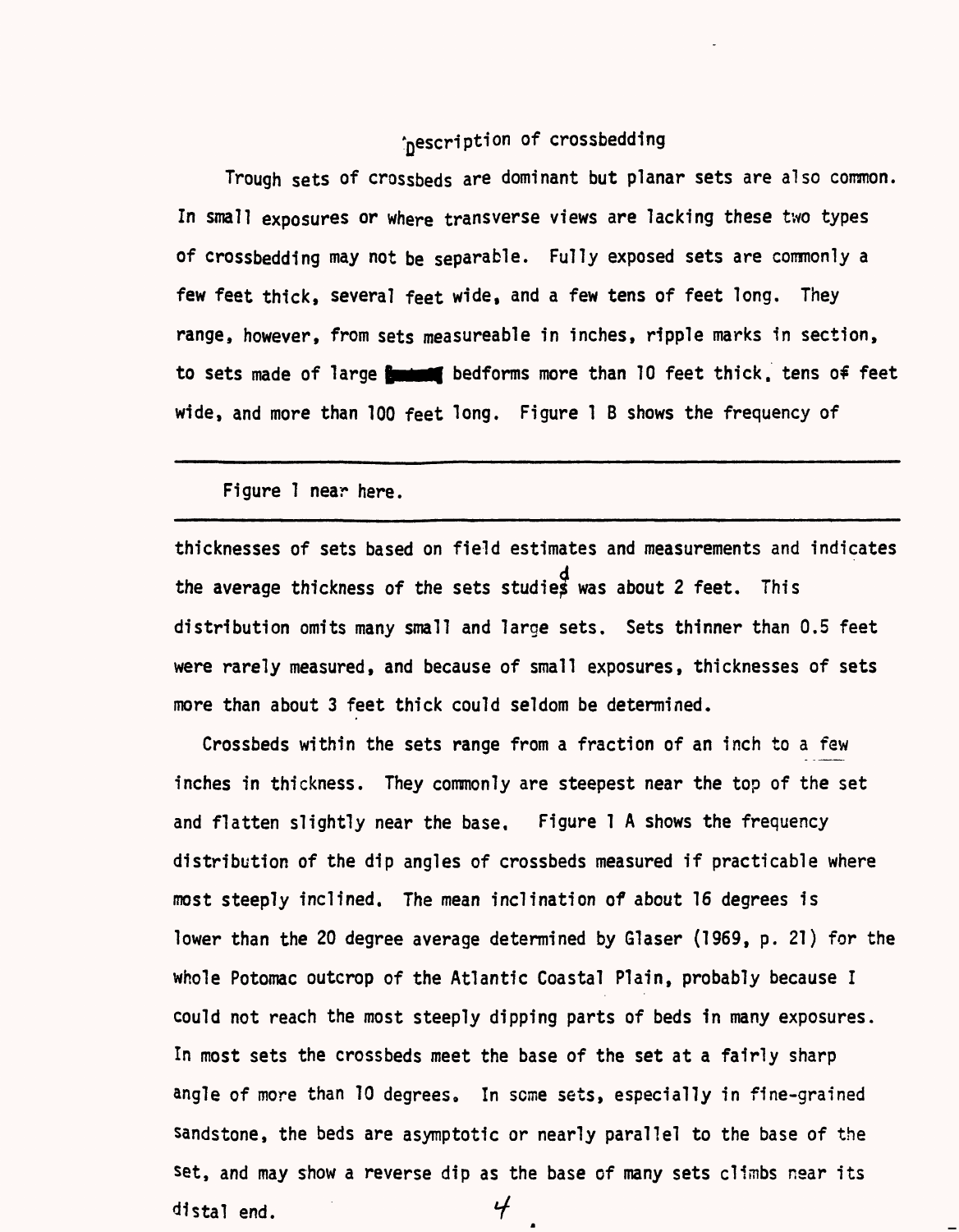





 $34$ re . Histograms showing frequency of dip angles and thicknesses of crossbedding sets, Potomac Formation, Fairfax County, Virginia. 4A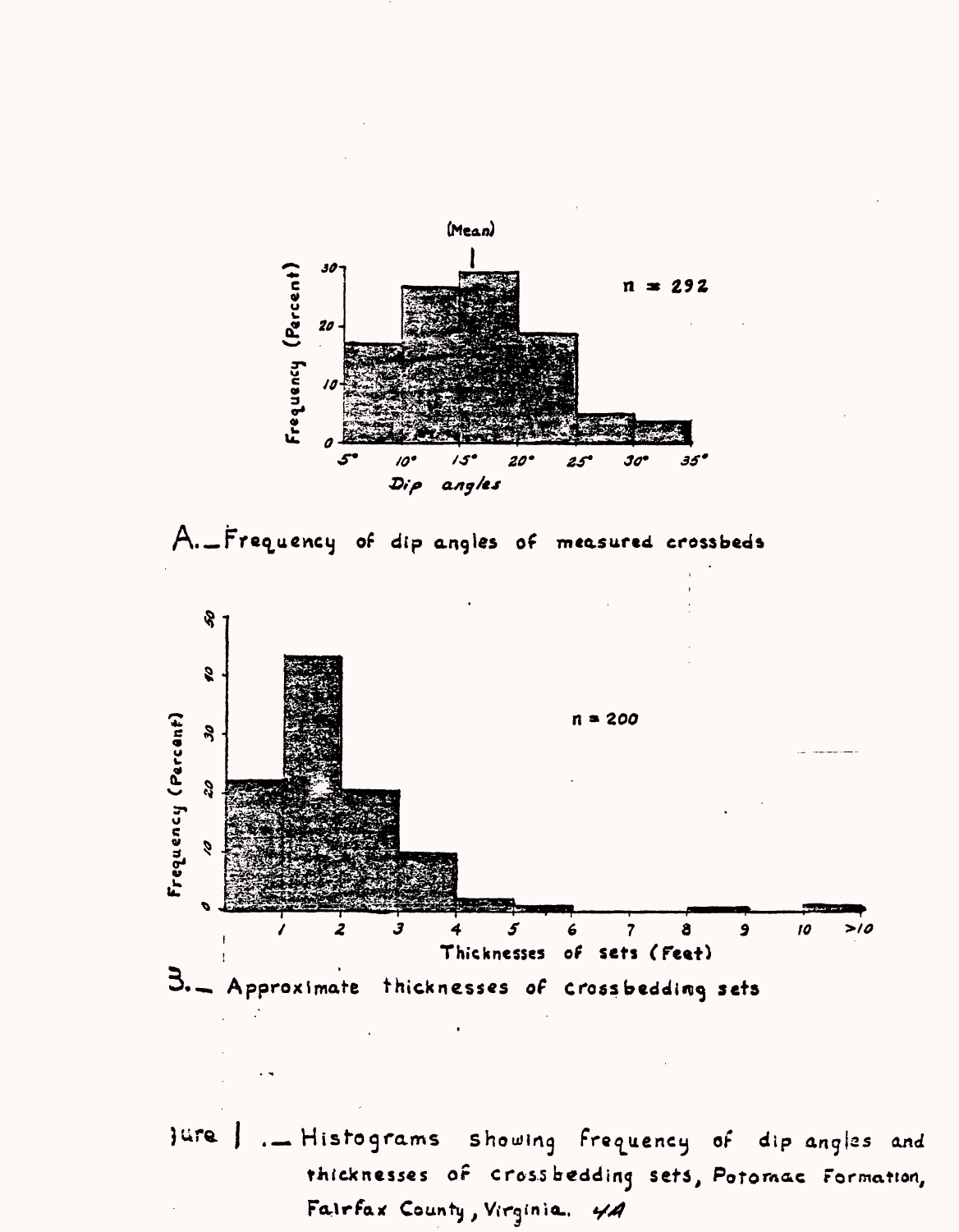Figures 2 and 3 are sketches based on photographs and field measurements

Figures 2 and 3 near here',' ^\_\_\_\_\_\_ -\_\_-\_\_\_^\_\_\_\_\_\_\_^\_\_\_\_\_\_\_\_\_\_\_\_\_\_\_\_\_\_\_\_\_\_\_\_\_\_\_\_\_\_\_\_\_\_\_\_\_

They show the shape of the major sets and the inclination of the contained crossbeds.

Although  $\frac{1}{2}$  differing considerably in size, the crossbedding in the sandstone (and minor conglomerate) of the exposures on Seventh Street and along the road in Fort Belvoir appear much the same (fig. 2 A, B). At each of these localities the average dip-direction of the crossbeds is about parallel with the face of the outcrops shown and thus these views are roughly transverse sections. The erosional surfaces bounding the sets are for the most part nearly straight at the head but curve near the base and rise gently towards the toe. The upper part of the contained crossbeds parallels the head of the set but as shown meets the base at a sharp to gentle angle. The boundary at the head of the set commonly nearly parallels crossbeds in an older truncated set so that frequently the division between sets is obscure in longitudinal views. Wedge-shaped planar sets are intercalated with the trough sets; they seem to be generally smaller than the trough sets and to have more gently dipping crossbeds. Some sets as that below the wavy clay seam near the northeast end of the outcrop shown £ in Figure 2 B are composite, made up many small trough sets only a few A Inches thick.

The exposure at the Fort Belvoir landfill cut (fig..3} shows a transverse view of stratification in the Potomac Formation. Here the average dip-direction was inferred to be nearly perpendicular to the face of the cut. The curving boundaries of the trough sets are more conspicuous

5.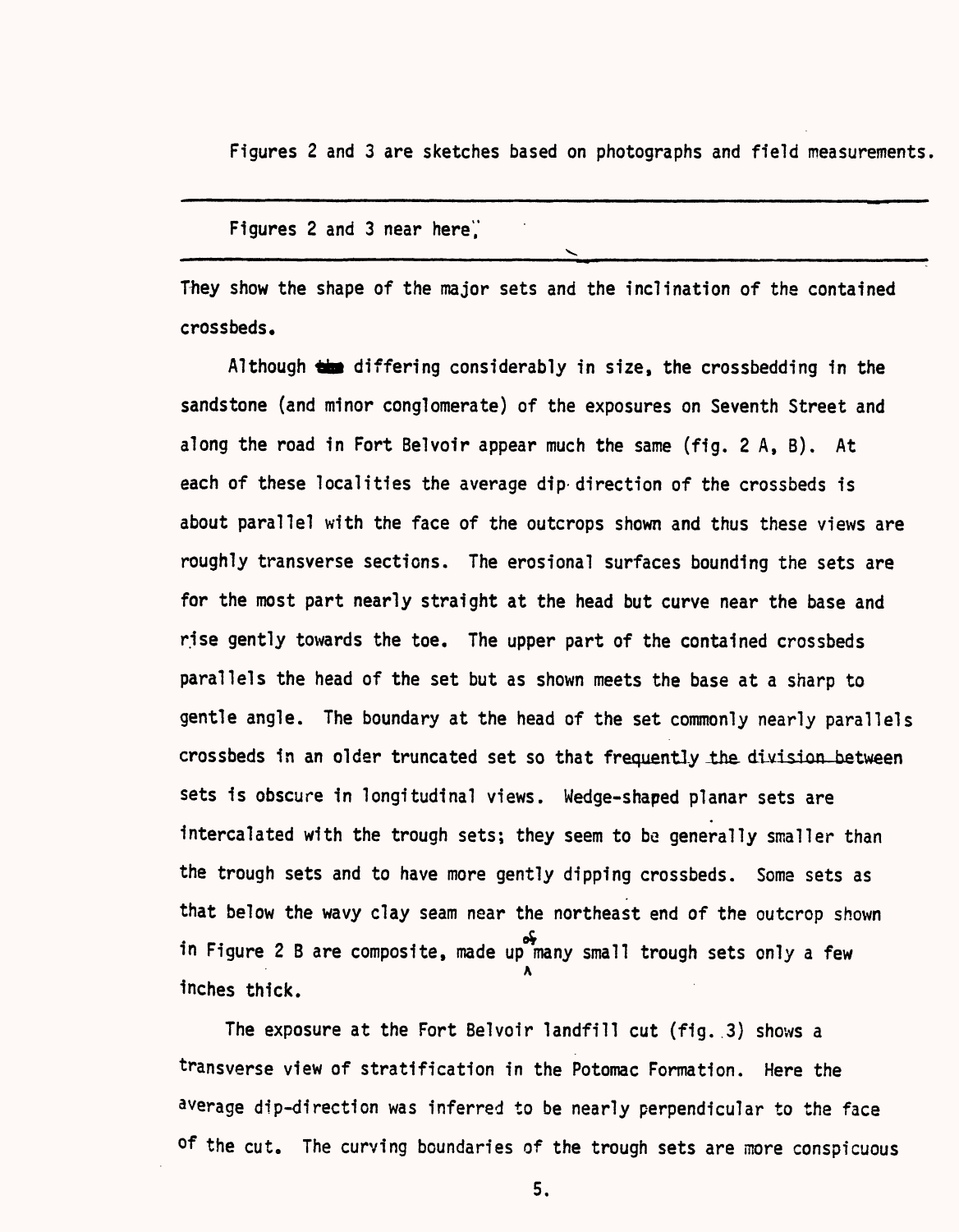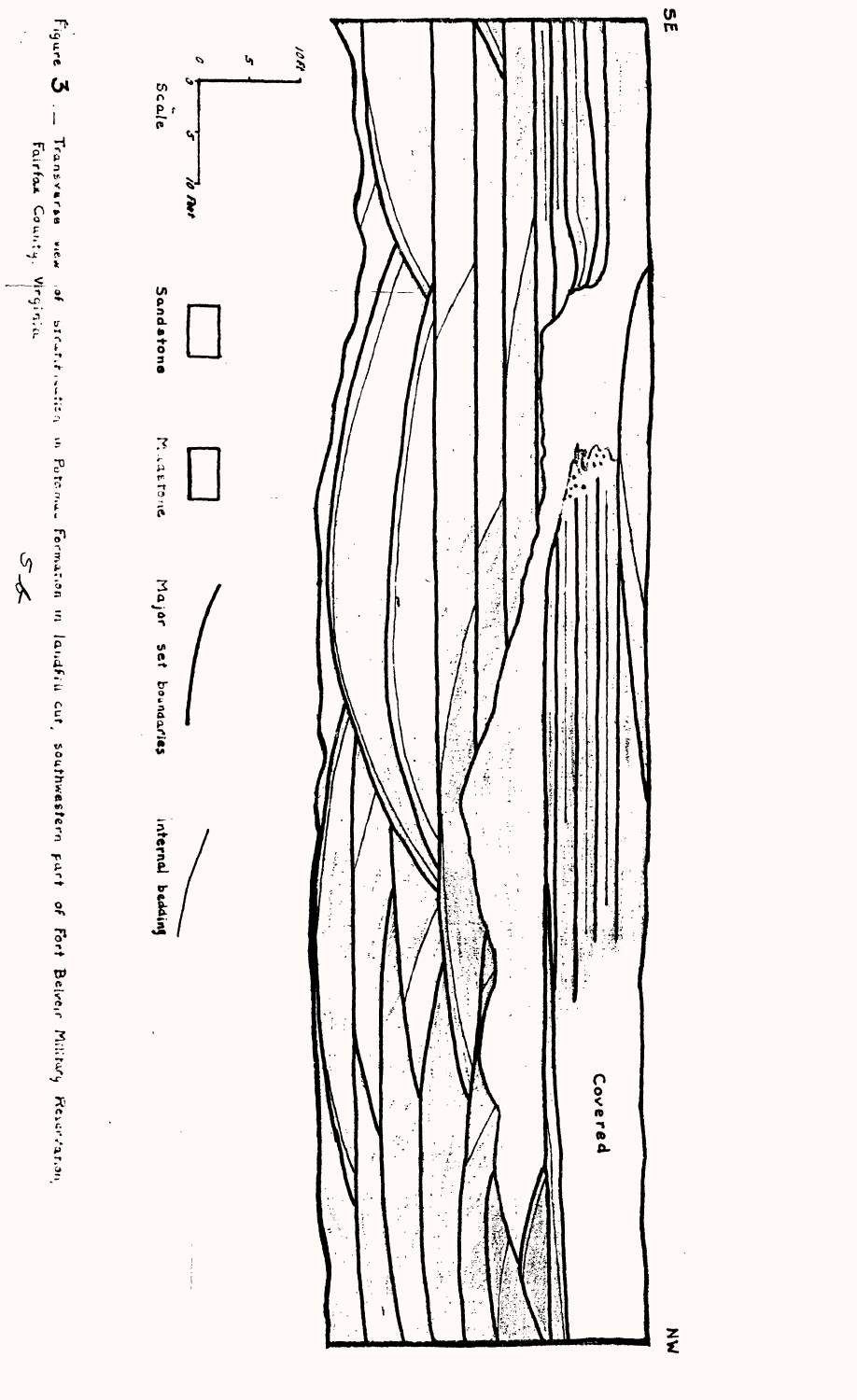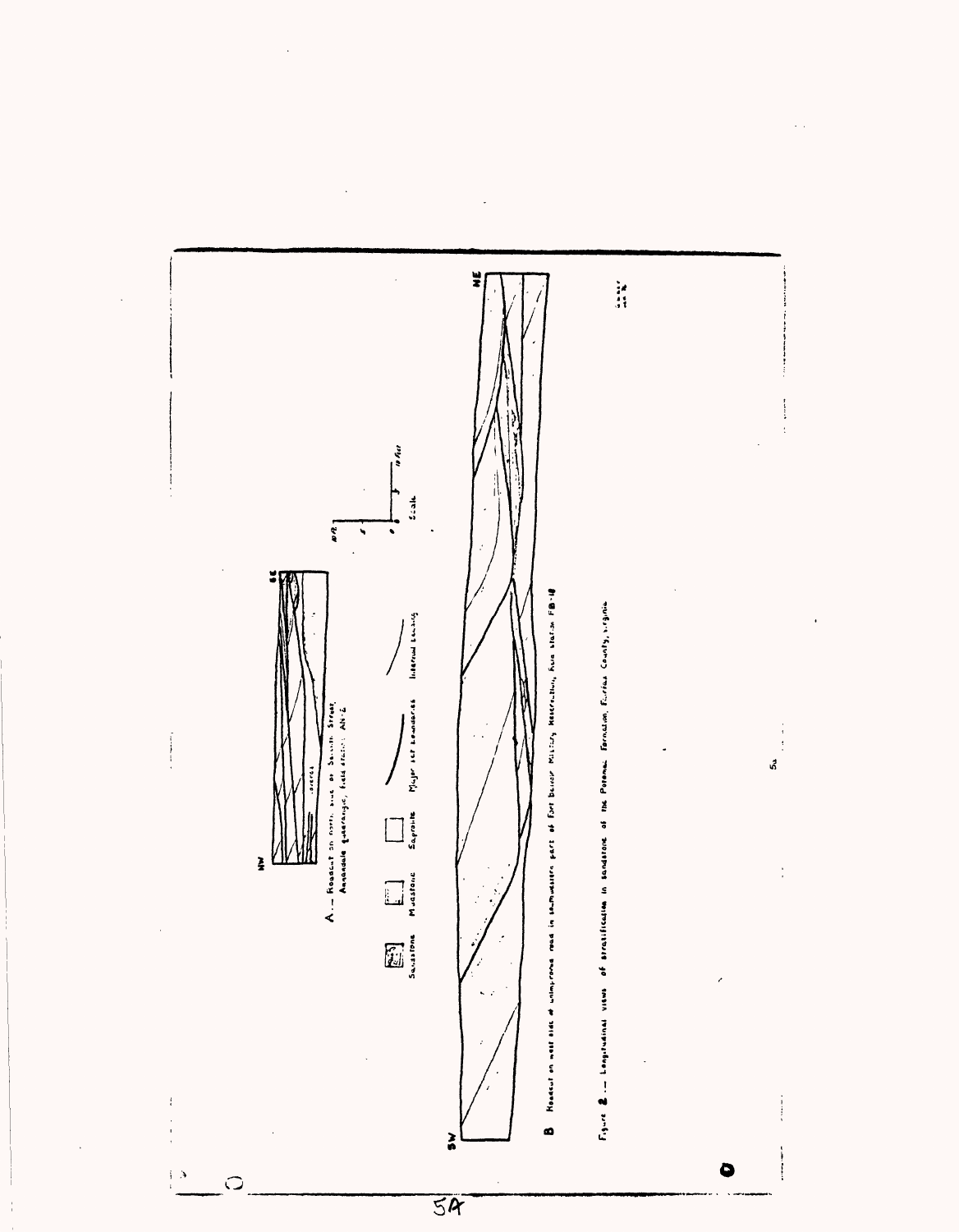than in longitudinal views. Some sets are filled more or less symmetrically but many seem to be asymmetrically filled from the east. At this locality the stratification seems to grade upward from trough sets to planar sets. The sand deposition was interrupted by scouring leading to the formation of a cut-and-fill structure. Mudstone fills much of the scour. On the southeast flank of the scour the mudstone is partly a mudstone-boulder conglomerate that grades laterally into horizontally thinly planar-bedded sandstone. The sandstone overlying the mudstone of the hill also contains thin planar and trough sets of low-angle crossbeds.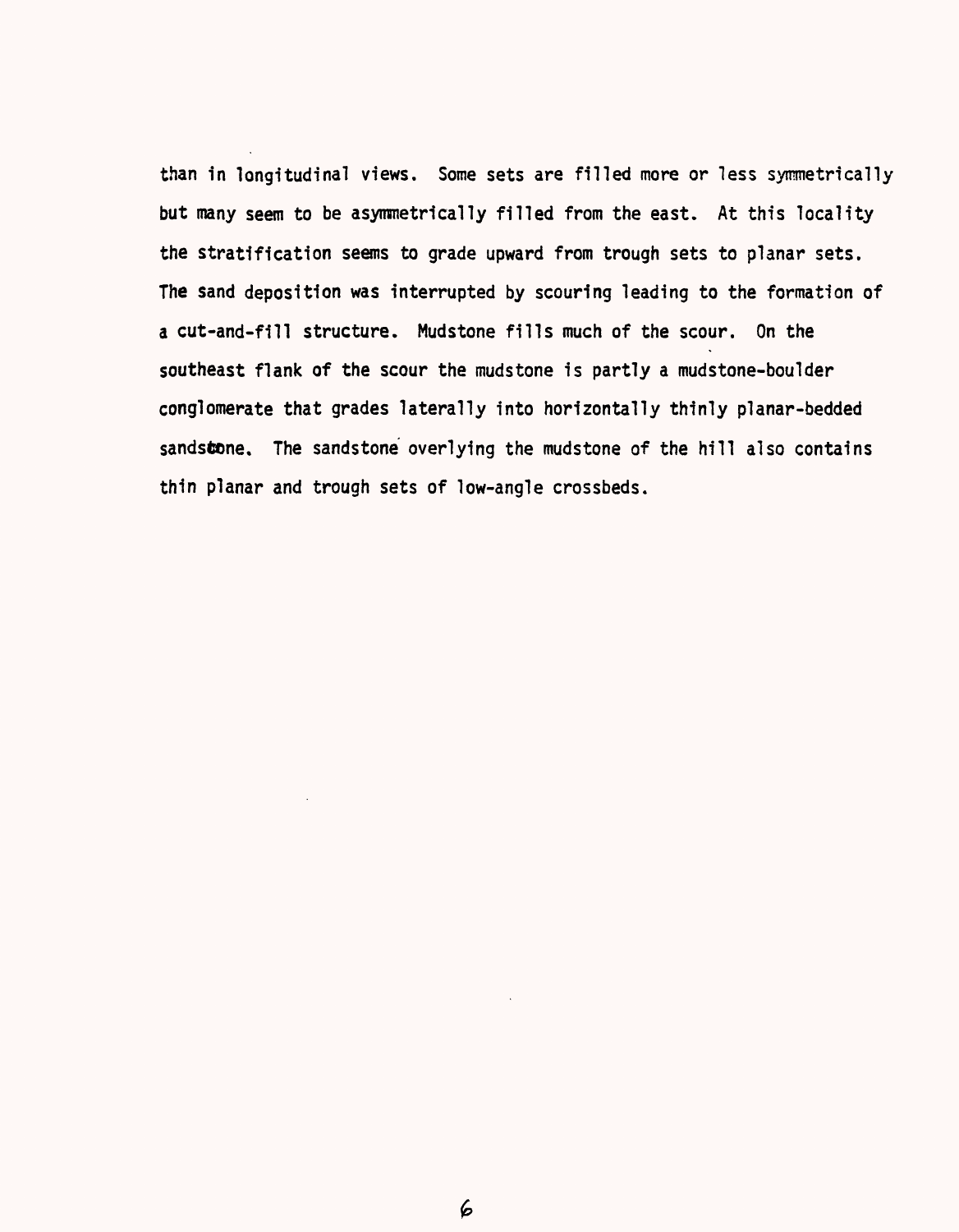### Orientation of crossbeds

The dip directions of crossbeds were measured at 33 localities shown on figure 4 and described in table 4. In a few places measurements

### Figure  $4$  in Appendix

Table 4 in Appendix

could be made directly on outcropping bedding planes but generally only careful cleaving of the weakly cemented sediments exposed the surface of the crossbeds. Orientation of the beds weee measured with a Brunton compass and a dip-direction indicator (Pryor, 1958). In some localities was where the sediments were too poorly consolidated to cleave along bedding the orientation of the beds was determined by carving a v-cut in the exposed face, placing the dip-direction indicator on three points of a bed lamination and rotating the indicator bubble to level. Except in rare unequivocal exposures of both flanks of a trough set, only one crossbed was measured in each set.

From 1 to 22 crossbeds were measured at each field station. The measurements were grouped in 10 degree classes and were averaged using trignometric methods suggested by Curray (1956). The average dip direction is the trignometric sum, the resultant vector azimuth, denoted by the symbol  $\Theta$ . A measure of the dispersion of measurements around the average \*s given by the length of the resultant vector expressed in percent and denoted by the symbol L. Where the value of L is high dispersion is low; Where L is low dispersion is high. The number of measurements (n) and  $\theta$ and L are tabulated for each locality in Table 1.

Table 1 near here.

7.

 $\ddot{\phantom{0}}$ V.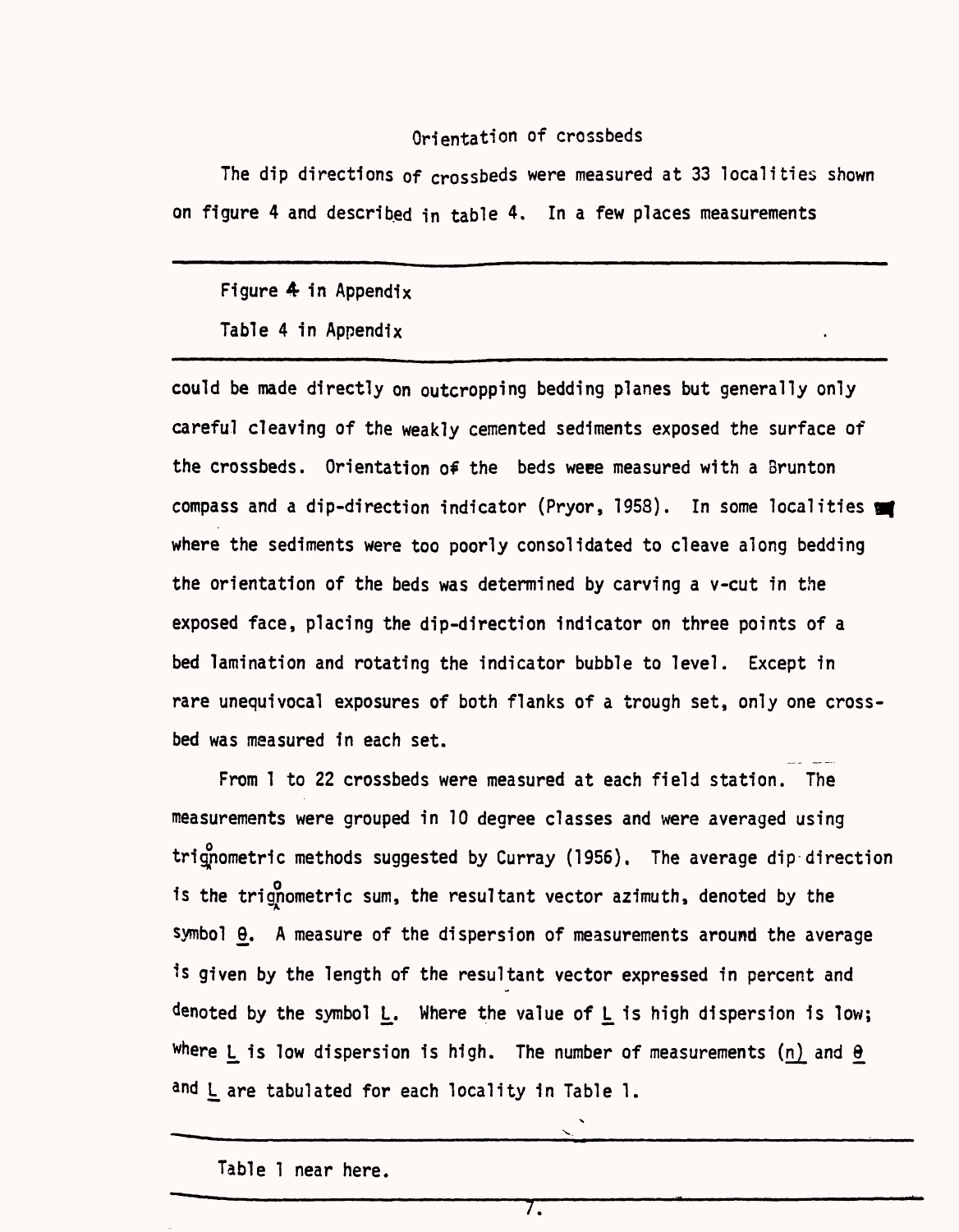# Table 1

CROSSBEDDING DATA BY FIELD LOCALITIES, SANDSTONE UNITS OF THE POTOMAC FORMATION, FAIRFAX COUNTY, VIRGINIA

Resultant Vector

Number of Resultant Vector length in Reference No. Measurements  $(n)$ Azimuth  $(\theta)$ Percent  $(L)$  $AL - 1$  $6\phantom{1}$ S.  $71^{\circ}$  E. 66  $AL-2$  $10$ S.  $85^{\circ}$  E. 70  $AN-1$ 15  $S. 28° E.$ 51  $AN-2$  $\overline{7}$ S.  $52^{\circ}$  E. 92  $AN-3$  $10$ N. 43° E. 87  $AN-4$  $\overline{7}$  $S. 87° E.$ 85  $AN-5$  $13$ S.  $66^{\circ}$  E. 88  $AN-6$ 8  $N. 90° E.$  $37$  $AN - 7$ 9  $N. 65° E.$  $32<sub>2</sub>$  $AN-8$  $\ddot{4}$ S.  $43^{\circ}$  E. 67  $F3-1$  $16$ N.  $40^{\circ}$  E. 74  $FB-2$ 5 N. 30° W. 70  $FB-3$  $17$  $N. 68° E.$ 23  $FB-4$  $\overline{7}$ N. 48° E. 63  $F3-5$ 9  $N. 70° E.$ 53  $FB-6$  $14$  $N.74^{\circ} E.$ 75  $FB-7$ 22  $S. 34^{\circ}E.$ 72  $-8-3$  $7<sup>7</sup>$  $N.86° E.$ 85  $5 - 9$  $\overline{7}$  $N. 63° E.$ 46  $35 - 10$ 4  $N.64° E.$ 78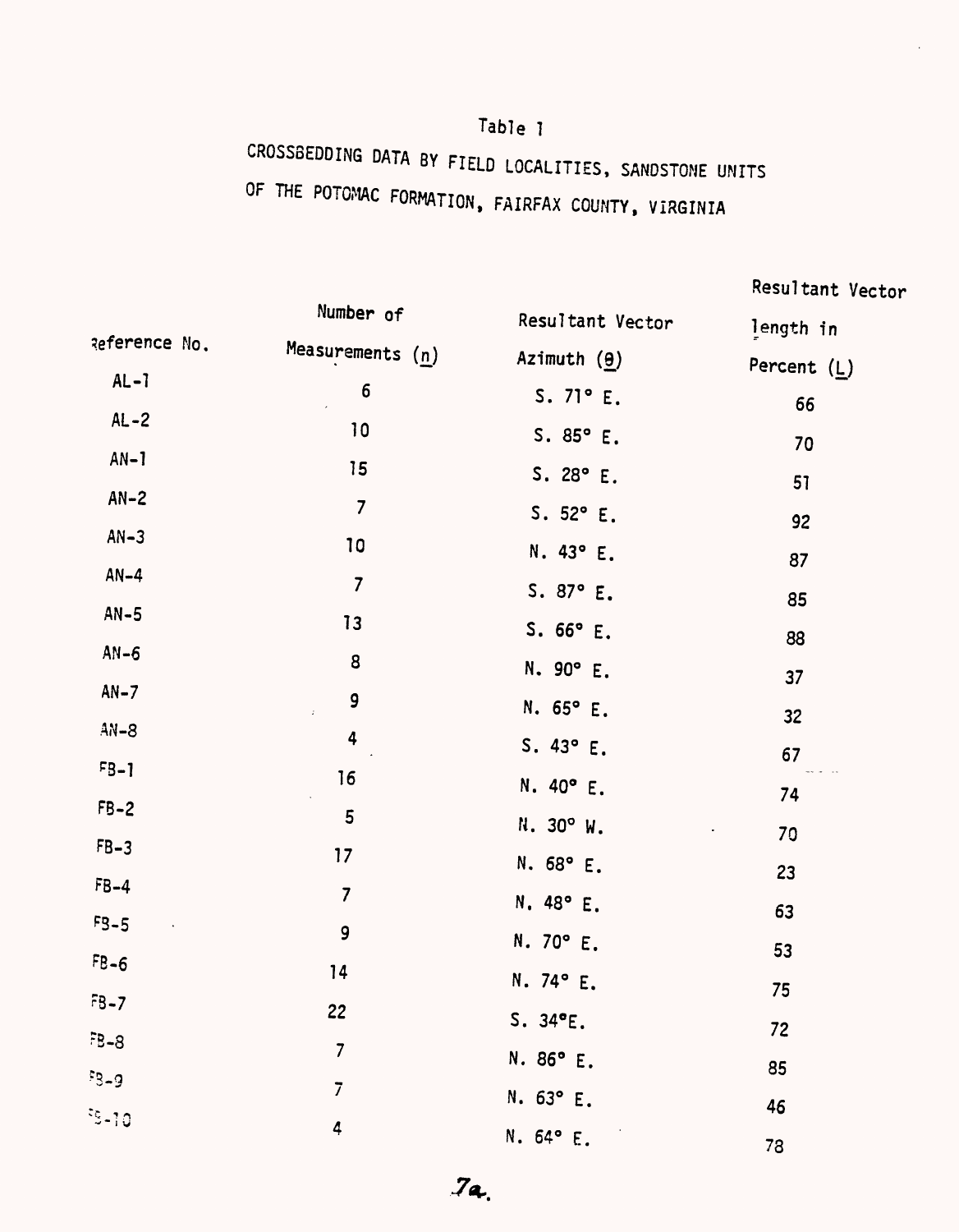# Table 1 (Cont'd)

# CROSSBEDDING DATA BY FIELD LOCALITIES, SANDSTONE UNITS

## OF THE POTOMAC FORMATION, FAIRFAX COUNTY, VIRGINIA

# Resultant Vector

|             | Number of               | Resultant Vector                | length in     |
|-------------|-------------------------|---------------------------------|---------------|
| ference No. | Measurements $(n)$      | Azimuth $(\theta)$              | Percent $(L)$ |
| FB-11       | $\mathbf{3}$            | $N.33^{\circ}$ E.               | 94            |
| $FB-12$     | 16                      | N. 77° E.                       | 39            |
| $FB-13$     | $\mathbf{1}$            | $S. 04^{\circ} E.$<br>$\bar{.}$ | 100           |
| $FB-14$     | 14                      | $N.82^{\circ}$ E.               | 48            |
| $FB-15$     | 5                       | N. 66° E.                       | 94            |
| $FB-16$     | 8                       | N. 46° E.                       | 72            |
| $FB-17$     | $6\phantom{1}6$         | S. 19° E.                       | 64            |
| $FB-18$     | 11                      | N. 84° E.                       | 70            |
| $FB-19$     | 10                      | $N.90^{\circ}$ E.               | 87            |
| $FB-20$     | 16                      | N. 68° E.                       | 66            |
| $FB-21$     | $\mathbf{2}$            | $S.75^{\circ} E.$               | 90            |
| $OC-1$      | $\overline{\mathbf{3}}$ | N. 43° E.                       | 89            |

 $\bar{\mathcal{A}}$ 

 $\sim$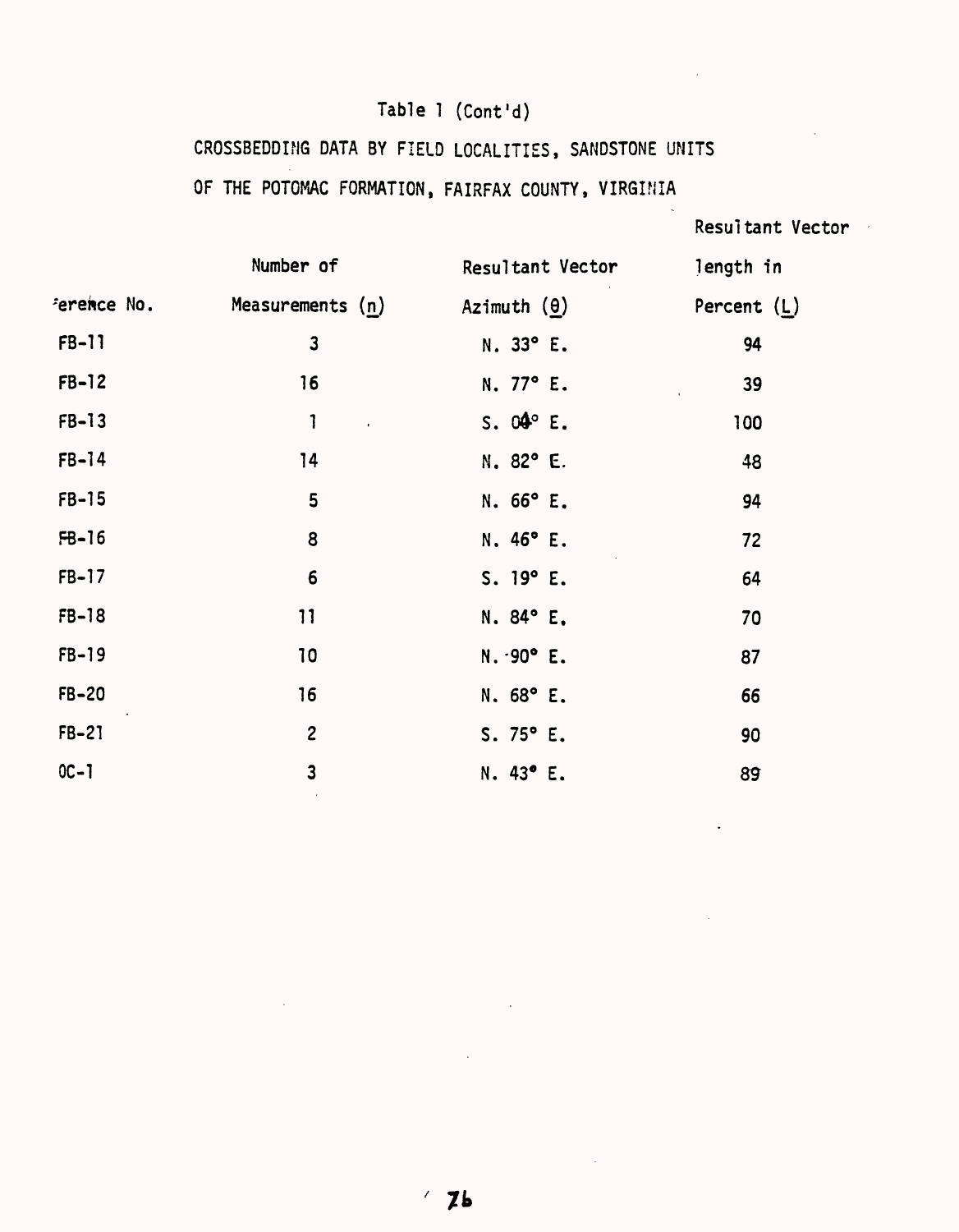The sum of all the measurements of dip directions of crossbeds in the potomac Formation of Fairfax County is shown in the circular graph of Figure 5. The average dip direction is N, 85° E. The dispersion of the

### Figure 5 near here.

measurements, as indicated by the 52 percent resultant-vector length, is moderately large. A related indicator of the dispersion is the mean s angular deviation  $(\underline{s})$ , akin to standard deviation of non-vectorial measurements, that includes about two-thirds of the vectors (Till, 1974, p. 38-43); s of the measured dip-directions of this study is  $\pm$  56°.

A resultant vector for each locality is plotted on Figure 4, the map of Coastal Plain sediments (Force, 1975). These vectors are not weighted for the number of measurements or the amount of dispersion which vary greatly among the localities.  $1/$  The map suggests, however, that the

 $1/$  Because of the small number of measurements at any one locality, it was not possible to determine differences in the average dip-direction resulting from sampling different sets and inherent difficulties in precise measurements of the orientation of the beds. Comparison of data from studies by Glaser (1969, p. 97) who used class intervals of 30° and my own studies at or near the same locality, the railroad cuts about 1 mile northeast of Accotink, indicate the magnitude of such sampling differences and **fistx** difficulties is about 30°. The comparitive data are tabulated below: n 9 L

Weir Ref. No. FB-7 22" S.~34° E. 72" Glaser Loc. No. 61 15 S. 02° E. 30

8,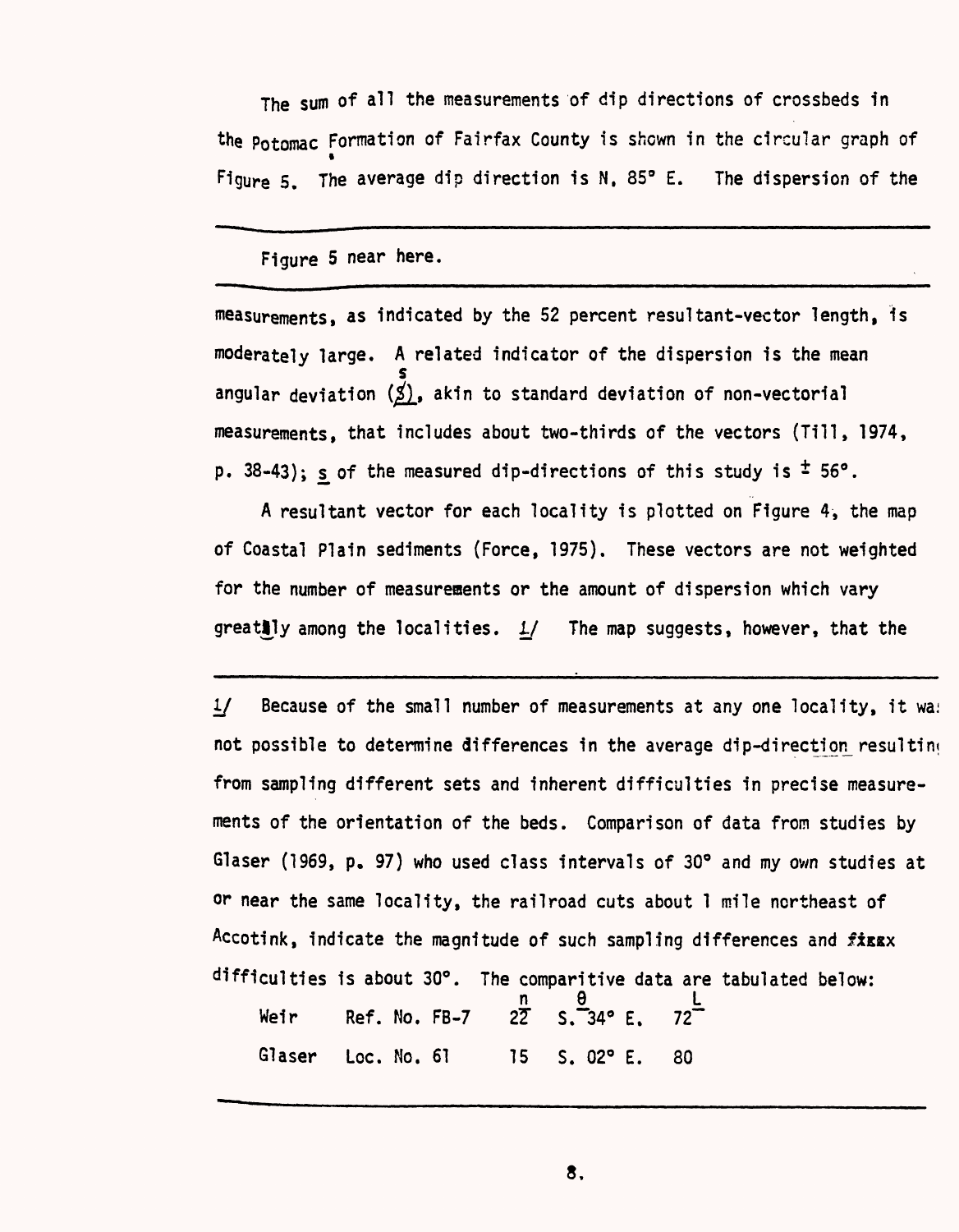

POTOMAC FORMATION, FAIRFAX COUNTY, VIRGINIA

Number of measurements  $(n)$  --------------- 292. Resultant vector azimuth  $(\theta)$  ------------ N. 85° E. Resultant vector length in percent  $(L)$  ---- 52 Mean angular deviation  $(s)$  --------------- 56°

Figure  $\overline{5}$  Dip azimuths of crossbeds in sandstone units of the Potomac Formation, Fairfax County, Virginia.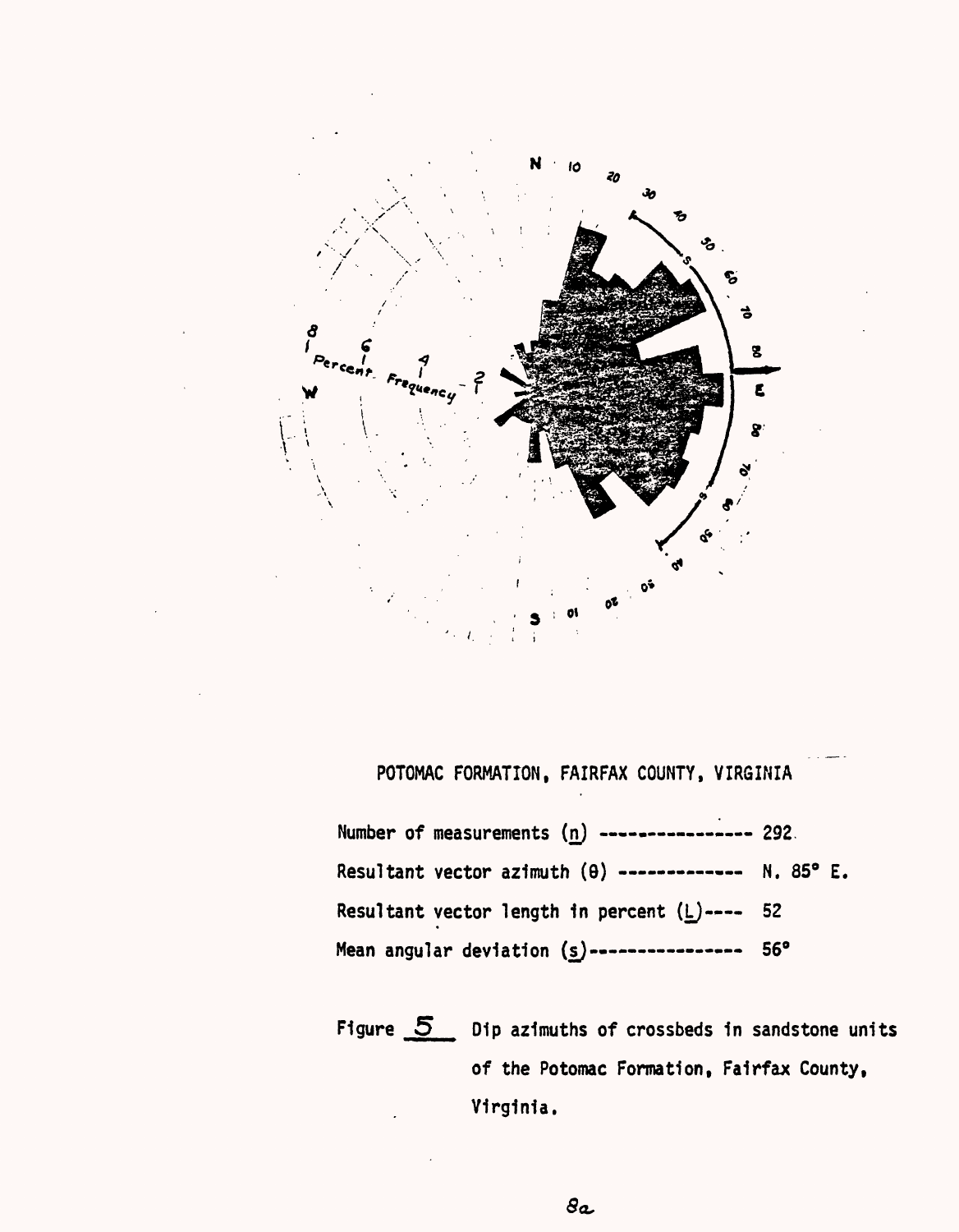average dip directions do not vary systematically according to geographic  $\frac{p_{0s}}{t}$  . Table 2, which summarizes the crossbedding data by quadrangles  $a$ l<sub>so ind</sub>icates that the average dip directions of the crossbeds do not differ significantly by geographic area, especially considering the fairly large angular dispersions about the mean directions.

The crossbedding data was also summarized in terms of elevation intervals above the base of the Potomac Formation. The data is listed in classes of 50-foot intervals in Table 3 and shown graphically in  $c$ l asses of 100-foot intervals in Figure 6. The resultant vectors vary

2 near here Table 3 near here. Eigure 6 near here.

unsystematically. The dispersions about the average dip directions,as indicated by L, are fairly large. The average dip directions of each elevation interval lies well within the 56° angular dispersion of the sum of all the measurements. The data indicate that the dip directions of crossbeds of the Potomac do not vary significantly accarding to elevation above the base of the formation.

In sum, the average dip direction of crossbedding appears to be fairly constant in an easterly direction but ranging from northeasterly to southeasterly throughout the Potomac Formation of Fairfax County.

9.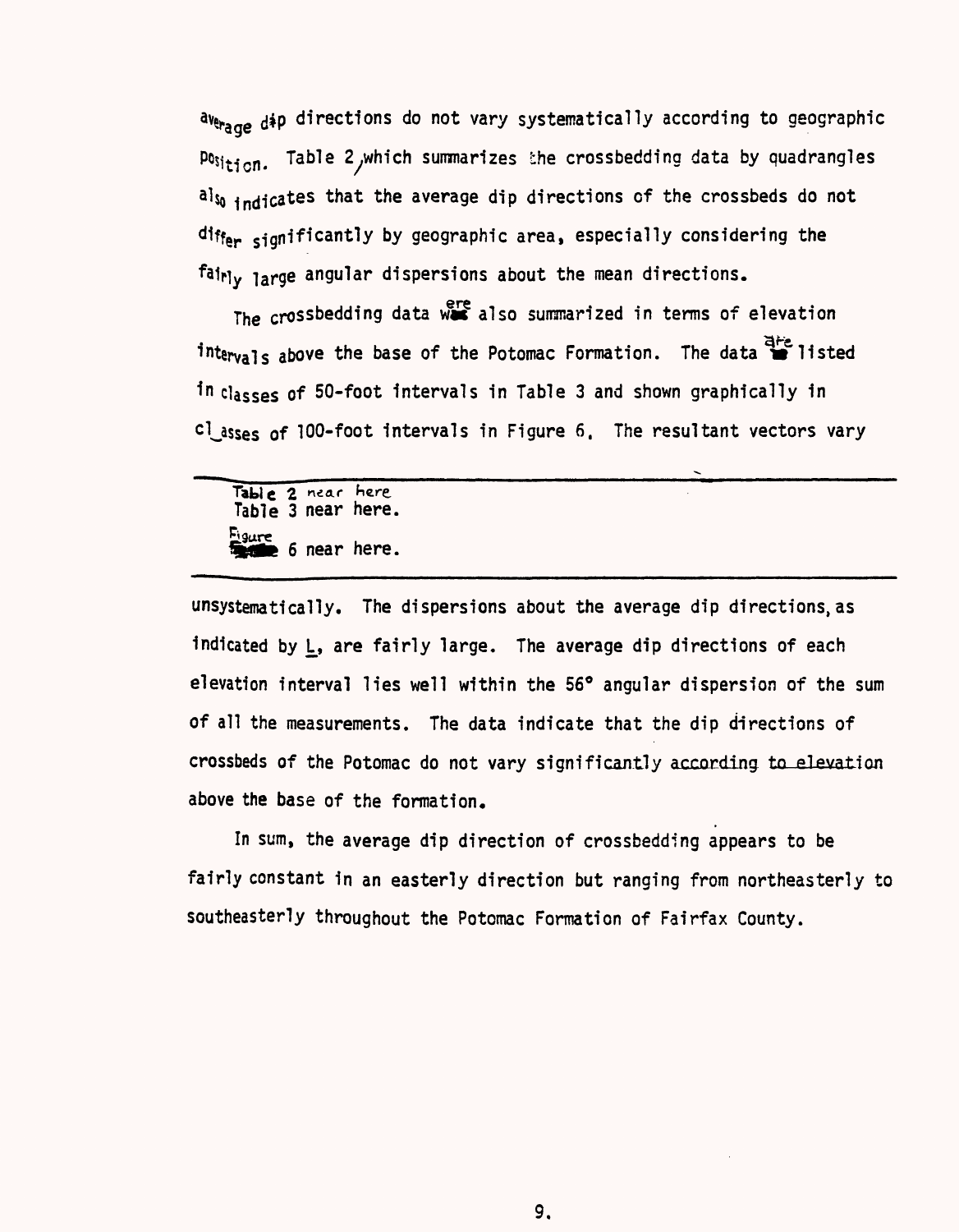

|            | Elevation above  |              | $\bullet$              |    |
|------------|------------------|--------------|------------------------|----|
| <b>Key</b> | base (feet)      | $\mathbf{n}$ | θ<br>$N.70^{\circ}$ E. | 49 |
|            | $-100$<br>Ò      | 121          | $S.80^\circ E.$        | 55 |
|            | $100+ - 200$     | 74           | S. 80° E.              | 58 |
|            | $200+ - 300$     | 46<br>11     | $N.84^{\circ} E.$      | 70 |
|            | $300+ - 400$     | 40           | N. 80° E.              | 60 |
|            | $400+ - 500$     | 292          | N. 85° E.              | 52 |
|            | A11<br>$\bullet$ |              |                        |    |

Mean angular deviation of all measurements = 56° Figure 6 Resultant vector azimuths of crossbeds in the Potomac Formation

crouped by elevation above base of formation, Fairfax County, Virginia.

1976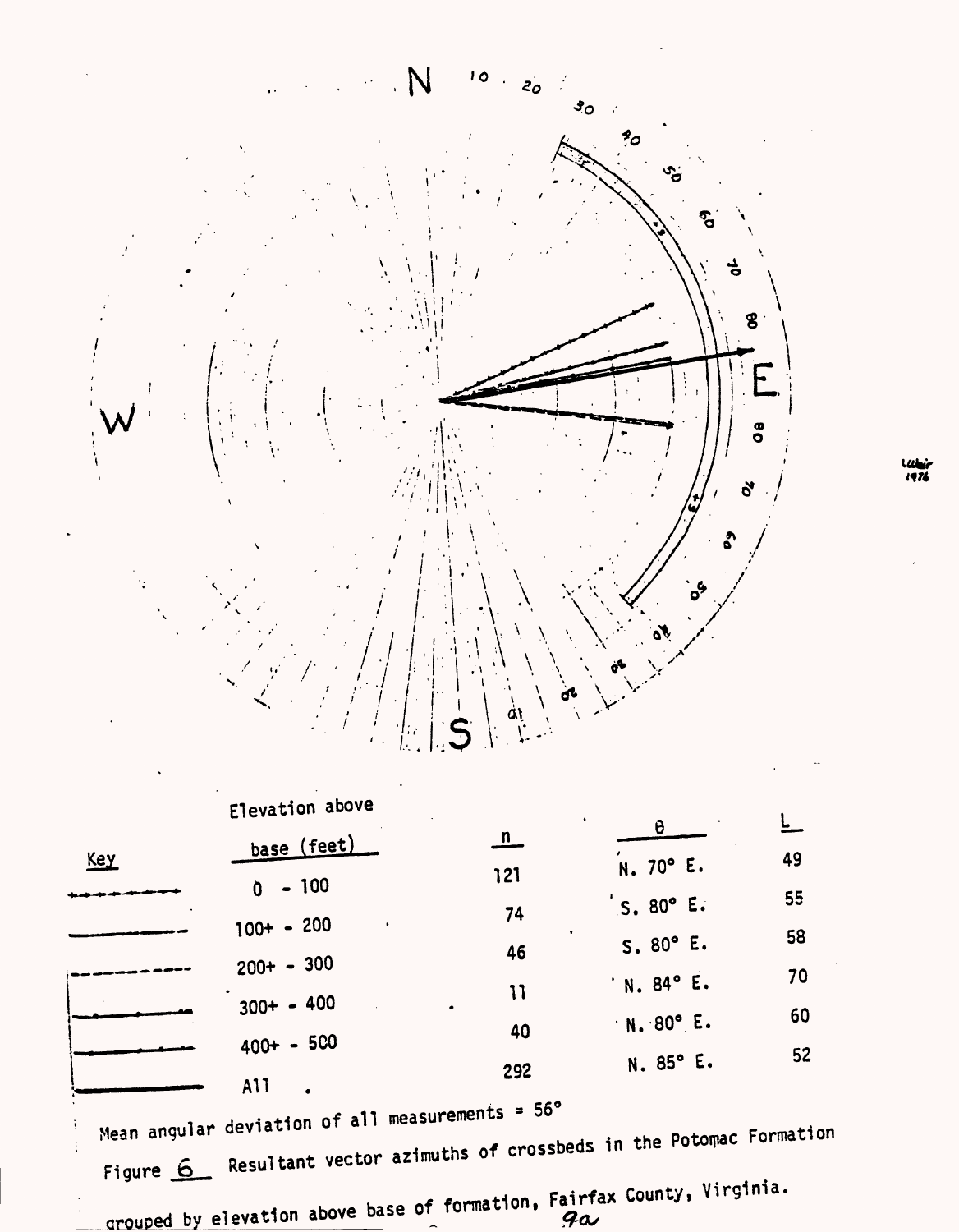# Table 2

 $\bar{\bar{z}}$ 

 $\mathcal{L}^{\text{max}}_{\text{max}}$ 

SUMMARY OF CROSSBEDDING DATA BY AREAS, SANDSTONE UNITS  $\cdots$ OF THE POTOMAC FORMATION? FAIRFAX COUNTY, VIRGINIA

 $\mathcal{L}^{\text{max}}_{\text{max}}$  , where  $\mathcal{L}^{\text{max}}_{\text{max}}$ 

| Study Area<br>$\cdot$   | $\overline{\mathbf{n}}$ | θ                 |    |
|-------------------------|-------------------------|-------------------|----|
| Fairfax County          | 292                     | $N.85^{\circ}$ E. | 52 |
| Alexandria quadrangle   | 16.                     | S. 80° E.         | 68 |
| Annandale quadrangle    | 73                      | S.79°E.           | 54 |
| Fort Belvoir quadrangle | 200                     | $N.78^{\circ}$ E. | 52 |

 $\mathcal{L}^{\text{max}}_{\text{max}}$  and  $\mathcal{L}^{\text{max}}_{\text{max}}$ 

 $\sim 10^{-10}$ 

 $\mathcal{L}^{\text{max}}_{\text{max}}$  and  $\mathcal{L}^{\text{max}}_{\text{max}}$ 

 $\sim$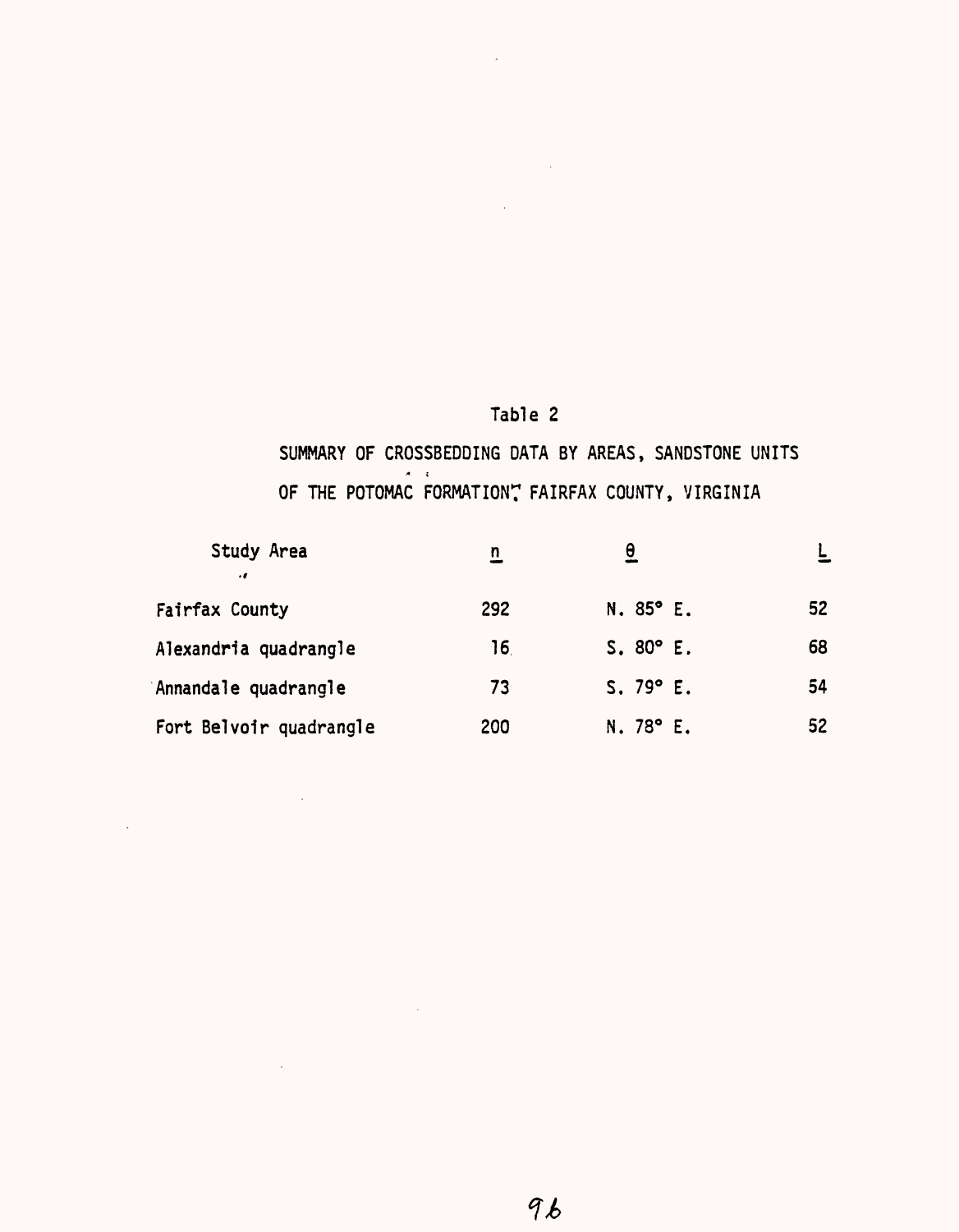# Table 3

SUMMARY OF CROSSBEDDING DATA BY ELEVATION ABOVE BASE OF FORMATION, SANDSTONE UNITS OF THE POTOMAC FORMATION, FAIRFAX COUNTY, VIRGINIA

Elevation above base

|  | $\overline{\mathbf{n}}$                                                                                                                                     |  |                | $\overline{r}$                                                                                                                      |
|--|-------------------------------------------------------------------------------------------------------------------------------------------------------------|--|----------------|-------------------------------------------------------------------------------------------------------------------------------------|
|  | 88                                                                                                                                                          |  |                | 50                                                                                                                                  |
|  | 33                                                                                                                                                          |  |                | 47                                                                                                                                  |
|  | 22                                                                                                                                                          |  |                | 57                                                                                                                                  |
|  | 52                                                                                                                                                          |  |                | 58                                                                                                                                  |
|  | 30                                                                                                                                                          |  |                | 58                                                                                                                                  |
|  | 16                                                                                                                                                          |  |                | 60                                                                                                                                  |
|  | 11                                                                                                                                                          |  |                | $70 -$                                                                                                                              |
|  | <b>None</b>                                                                                                                                                 |  |                | --                                                                                                                                  |
|  | 26                                                                                                                                                          |  |                | 66                                                                                                                                  |
|  | 14                                                                                                                                                          |  |                | 48                                                                                                                                  |
|  | 292                                                                                                                                                         |  |                | 52                                                                                                                                  |
|  | in feet<br>$-50$<br>$50+ - 100$<br>$100+ - 150$<br>$150+ - 200$<br>$200+ - 250$<br>$250+ - 300$<br>$300+ - 350$<br>$350+ - 400$<br>400+ - 450<br>450+ - 500 |  | $\overline{6}$ | N. 73° E.<br>N. 60° E.<br>N. 74° E.<br>S.69°E.<br>$S.73^{\circ}E.$<br>N. 90° E.<br>N. 84° E.<br>N. 79° E.<br>N. 82° E.<br>N. 85° E. |

 $9c$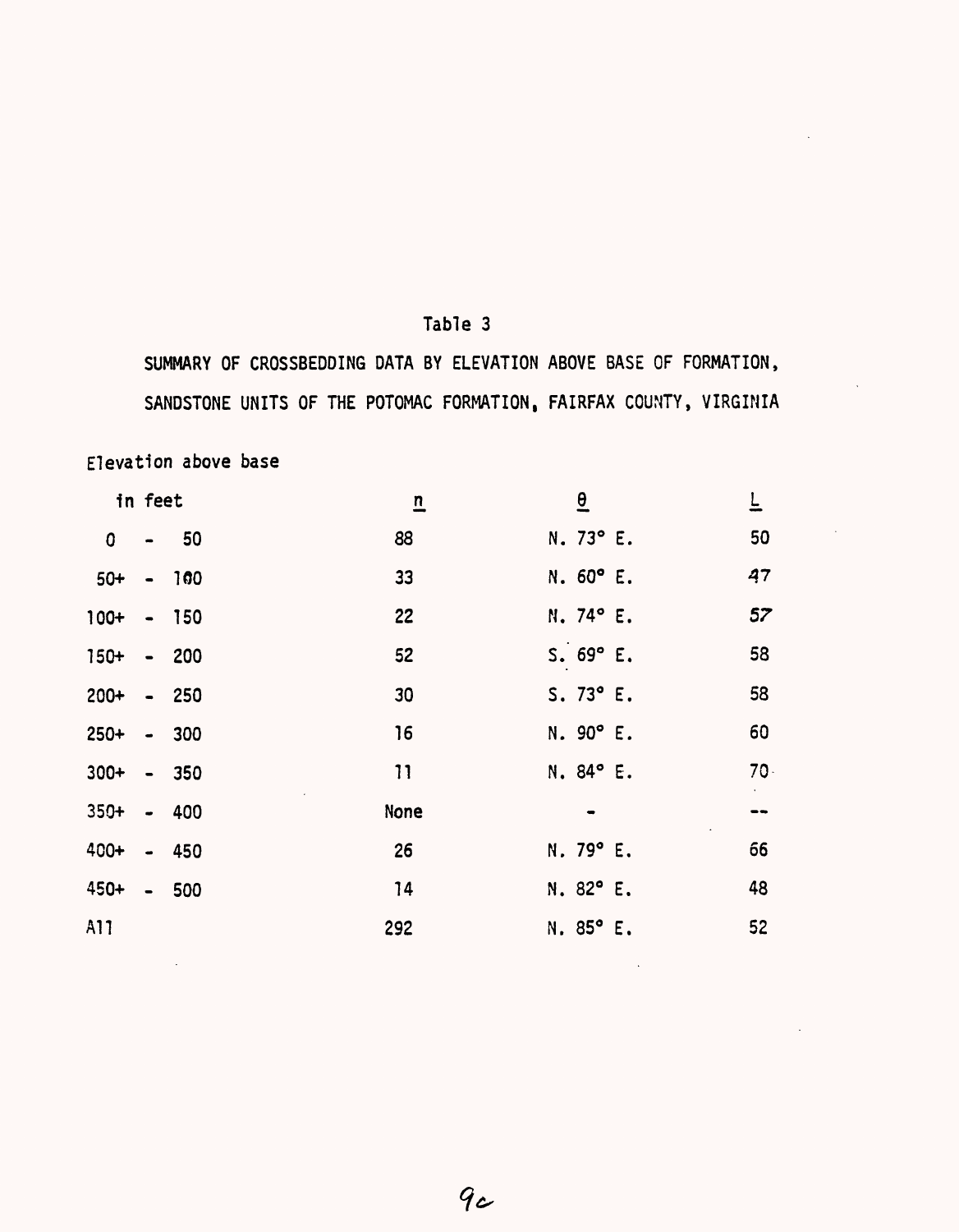### SIGNIFICANCE OF CROSS8EDDING

The Potomac Formation was deposited in a fluvial environment as Indicated by the presence of plant fossils, cut-and-fill structures, mudstone-clast conglomerates, Tensing and intergrading of rock units and the absence of'marine fossils (Glaser, 1969, p. 71-73; Force, 1975, p. 9). The crossbedding of the Potomac is consonant with this interpretation of environment. The sets of crossbeds probably represent parts of point bars, transverse bars, and longitudinal bars of meandering and braided streams. Some planar sets of low-angle crossbeds in fine-grained sandstone probably formed in levees and overbank sand splays.

The dip direction of crossbeds indicates the local direction of sedimentary transport. The range in variations among the average dip directions of localities plotted on Figure 4 is in large part due to the fact that this map is a palimpsest of many directional structures, a "multiple exposure" of the deposits of several subenvironments through a considerable period of time. \*

Of more importance is the range and average direction of all the crossbeds measured (Fig. 5). The mean dip direction of N. 85° E. indicates the paleoslope on which flowed the streams depositing the Potomac sediments. The dispersion about the mean suggests that the stream flow ranged from northeasterly to southeasterly.

Studies of sedimentary structures and shape of sand bodies show that the dip direction of crossbeds indicate the direction of accumulation and elongation of sand bodies (Potter and Mast, 1963; Mast and Potter, 1963). The shape and size of the sand bodies in the Potomac Formation is not presently known in detail. Studies of the modern fluvial

10.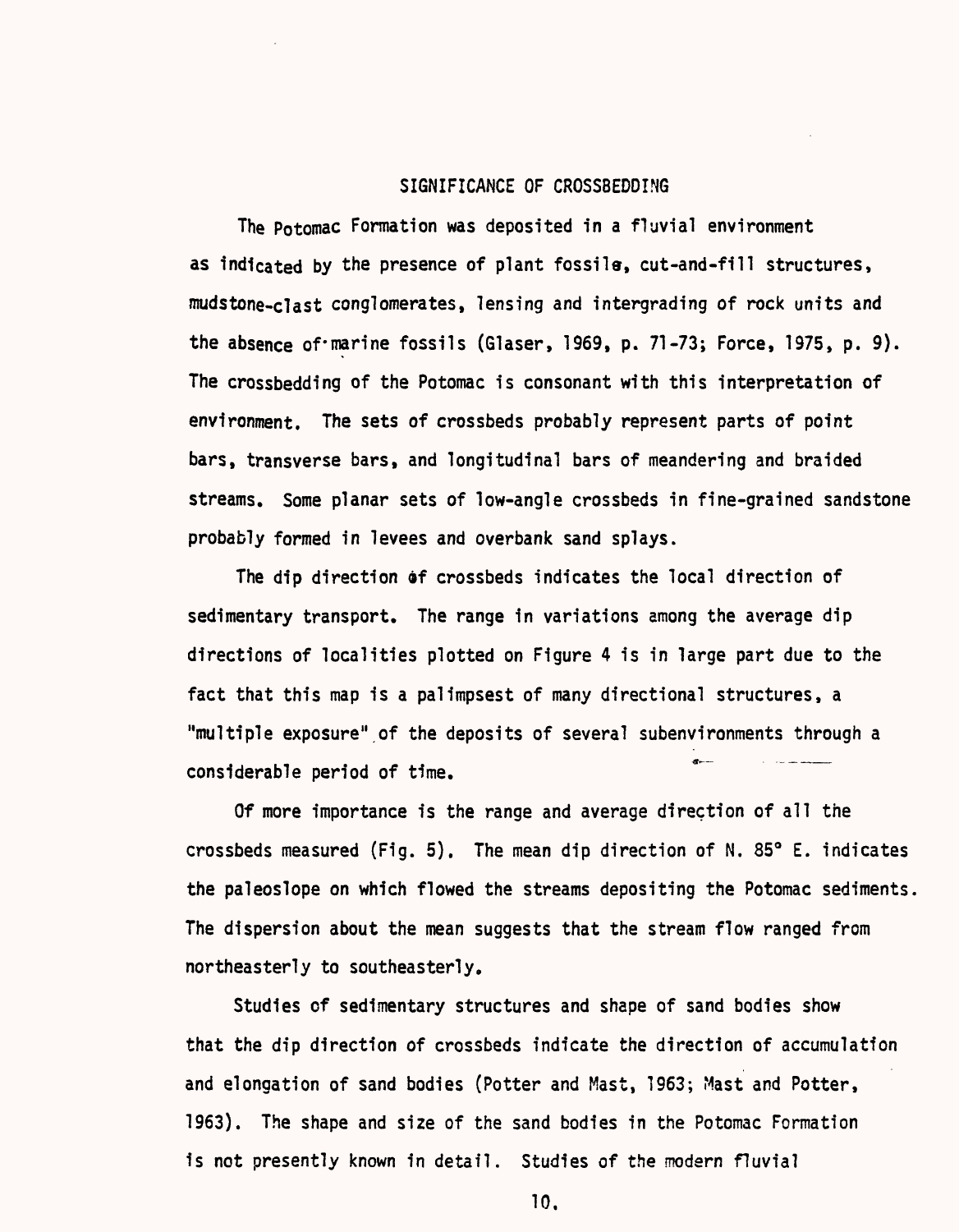environment (Alien, 1964), and ancient analogs (Shawe and others, 1968, fig. 36, 37, pis, 8, 10, 11; Greenman and others, 1961, pis. 9, 10, 14) suggest that sand bodies formed in stream deposition range from discrete ribbon.like lenses to irregular patchy sheets with and without vertical connections with overlying and underlying sand bodies. The major sand bodies of the Potomac, potential acquifers of the formations, may be expected to be elongated along the depositional trend shown by the average dip direction of the crossbeds.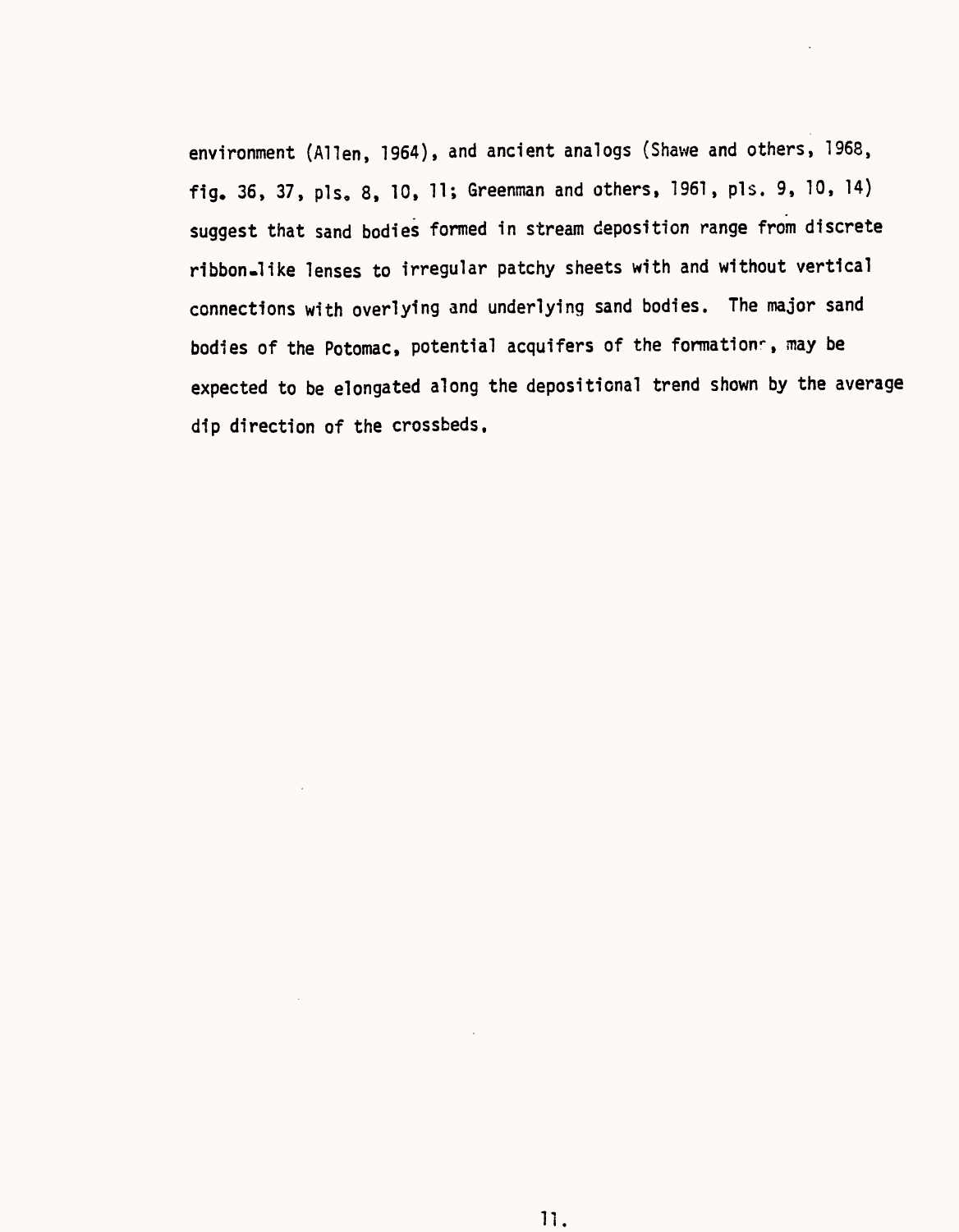#### REFERENCES CITED

- Curray,  $J. R.$  1956, The analysis of two-dimensional orientation data: Jour. Geology, v. 64, p. 117-131. \*
- Force, L. M., 1975, Preliminary geologic map of the Coastal Plain in Fairfax County, Va.: U. S. Geol. Survey Open File Rpt. 75 $\blacktriangleright$ 4 I $\blacktriangleright$ .
- Glaser, J. D., 1969, Petrology and origin of Potomac and Magothy (Cretaceous) sediments, middle Atlantic Coastal Plain: Maryland Geol. Survey Rept. Inv. 11, 101 p.
- Huffman, A. C., Froelich, A. J., and Force, L. M., 1975, Preliminary geologic map of Annandale quadrangle, Virginia: U. S. Geol. Survey Open File Rpt. 75-254.
- Mast, R. F., and Potter, P. E., 1963, Sedimentary structures, sand shape fabrics, and permeability, [Pt.] 2: Jour. Geology, v. 71, no. 5, p. 548-565.
- Potter, P. E. and Mast, R. F., 1963, Sedimentary structures, sand shape fabrics, and permeability,  $[Pt.]$  1: Jour. Geology,  $v^2$ ,  $71$ , no. 4, p. 441-471.
- Pryor, W. A., 1958, Dip direction indicator: Jour. Sed. Petrology, v. 28, p. 230.
- Till, Roger, 1974, Statistical methods for the earth scientist: Mew York, John Wiley and Sons, 154 p.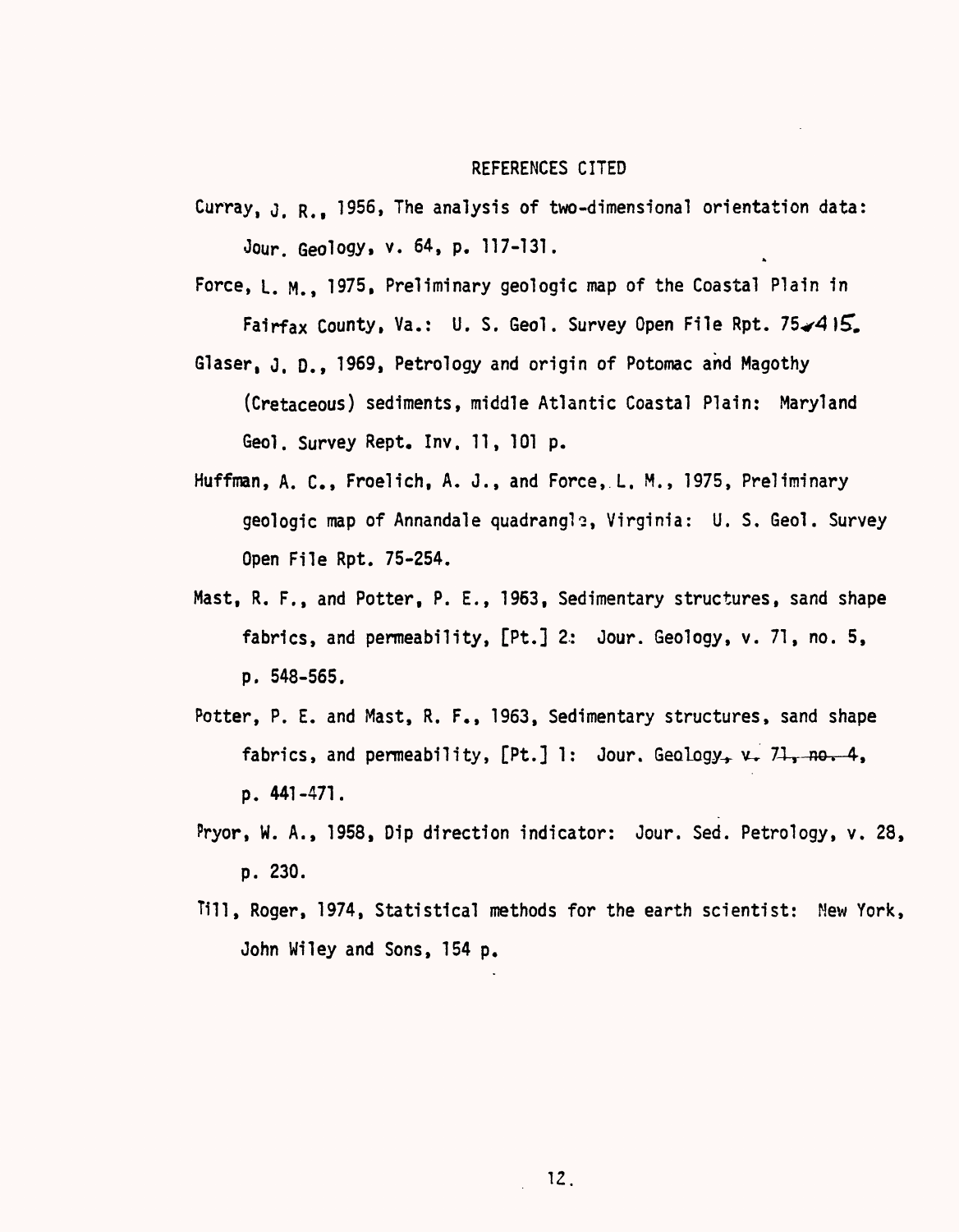#### REFERENCES CITED

### ADDENDA

Allen, J. R. L., 1965" A review of the origin and characteristics of Recent alluvial sediments: Sedimentology, v. 57 no. 2., p. 89-191.

- Greenman, D. W., Rima, D. R., Lockwood, W. N., and Meisler, Harold, 1961, Ground-water resources of the coastal plain area of the southeastern Pennsylvania: Pennsylvania Geol. Survey, ser. 4, Bull. W-B, 375 p.
- Shawe, D, R., Sinmons, G. C., and Archbold, N. L., 1968, Stratigraphy of Slick Rock district and vicinity, San Miguel and Dolores Counties, Colorado: U. S. Geol. Survey Prof. Paper 576-A, 108 p.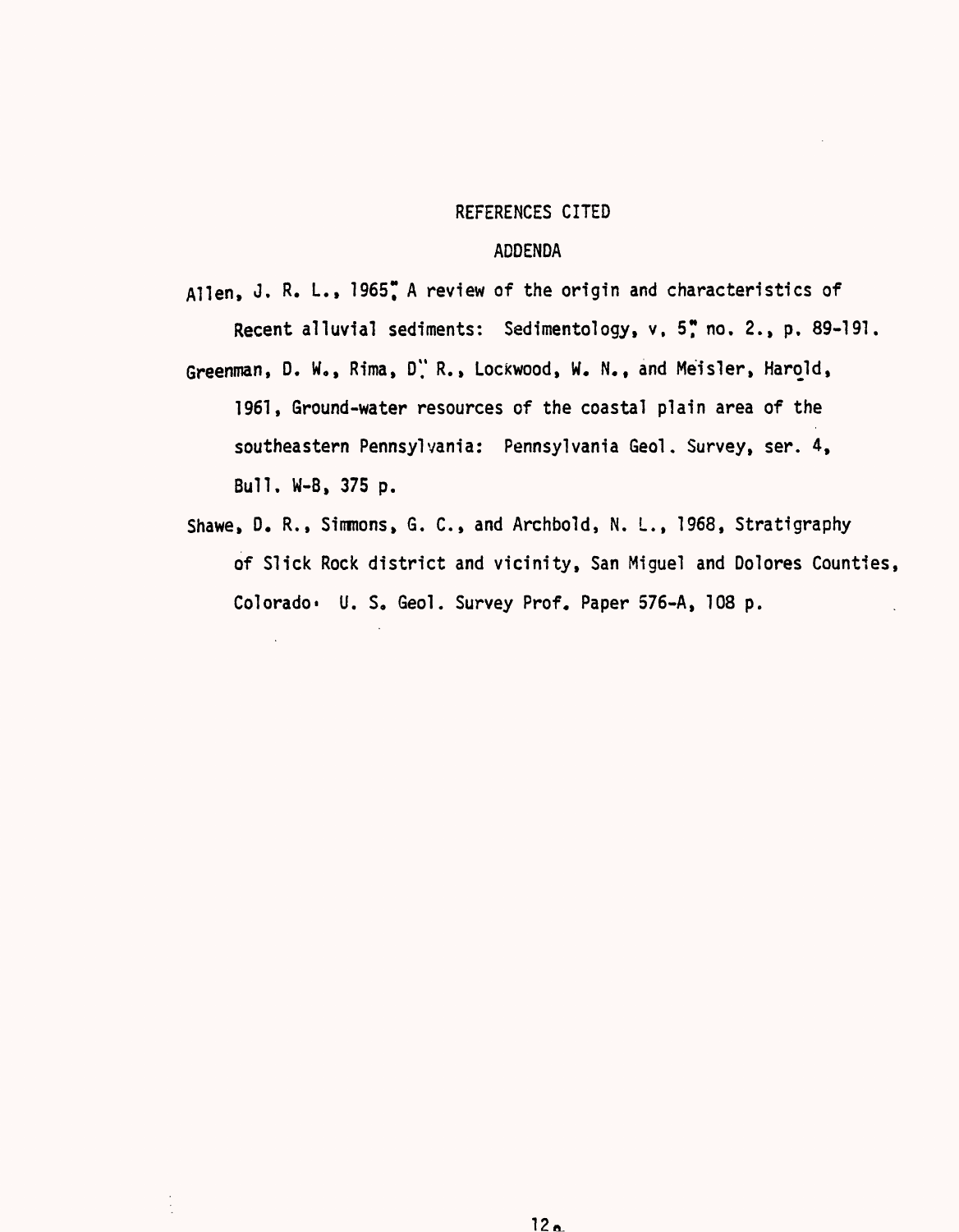Appendix

### Table 4

Location of crosshedding studies. (All 1n Fairfax County. Virginia except as noted)

### ALEXANDRIA QUADRANGLE

- AL-1 Outcrops along west bank of P1ke Creek near Burgundy Village Subdivision about 1,000 ft. from mouth of creek
- AL-2 Outcrops along unnamed stream about 200 ft. south of U. S. No. 1, about 0.4 mi. northeast of Penn Daw.

### ANNANDALE QUADRANGLE

- AN-1 Outcrops on cuts and along access roads of borrow pits 200-800 ft. northeast of Hayfleld Road between Telegraph Road and Old Telegraph Road,
- AN-2 Cut on northeast side of 7th St. between Cherokee Avenue and Virginia Street, Weyanoke Subdivision,
- AN-3 Outcrops in gully along service road in quarry about 0.4 mi, northwest of junction of Hayfleld Road and Old Telegraph Road.
- AN-4 Outcrops along service road and power line about 700 to 1,000 ft. about 1.3 ml. northeast of junction of Hayfleld Road and Old Telegraph Road.
- AN-5 Cuts on west side of Richmond, Frederfcksburg, and Potomac Railroad east of Loisdale Estates Subdivision, about 1.3 mi. southeast of 1-95 Interchange at Springfield.
- AN-6 Cuts on east side of R.,F.,& P. RR. about 1,000 ft. south of 1-495 west of Mt. Hebron Park Subdivision.
- AN-7 Outcrops 1n gully south of Chamblls Street bicycle path (Alexandria City)

حمك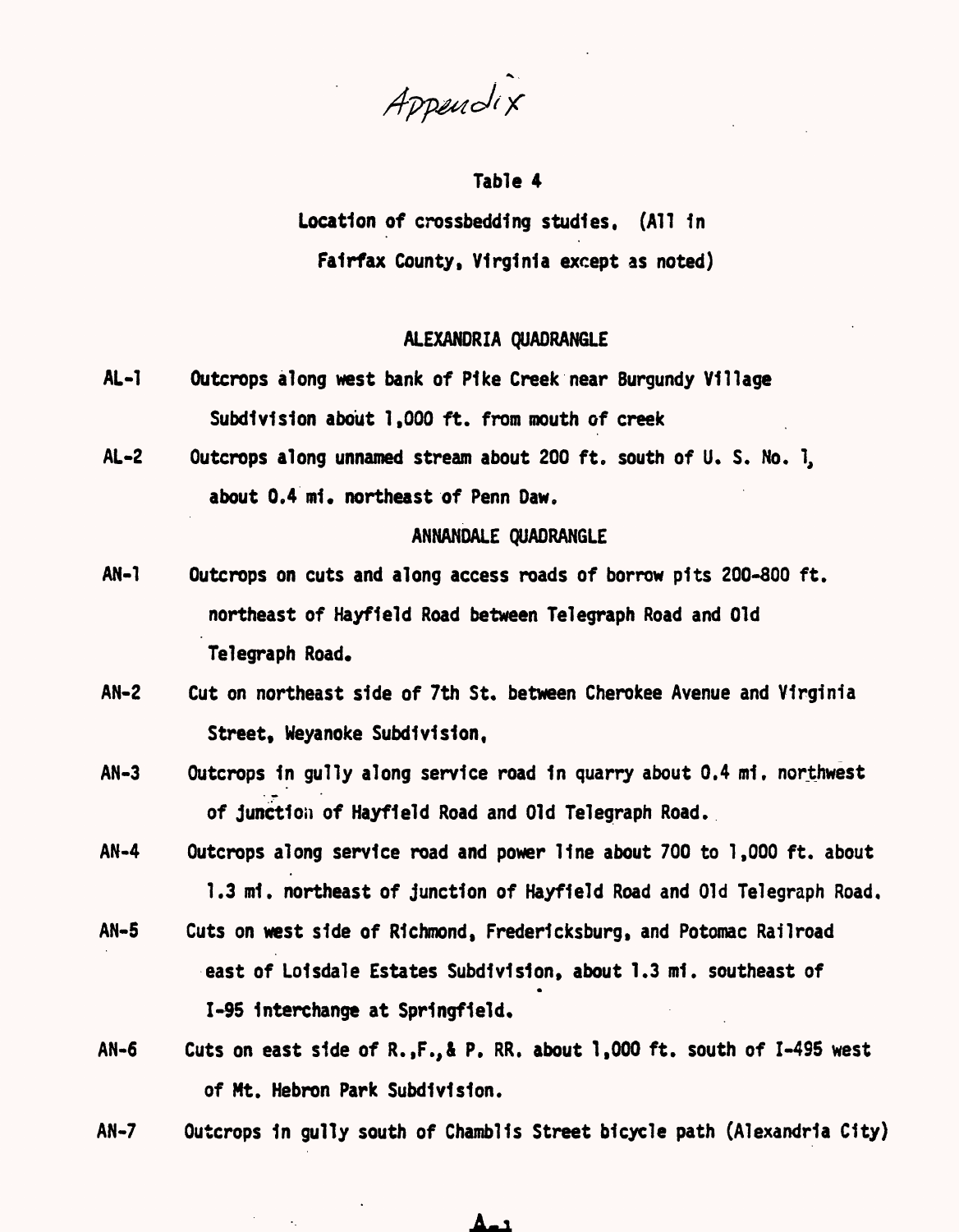AN-8 Cuts on south side of Cherokee Road about 900 ft. southwest of Cherokee Run.

### FORT BELVOIR QUADRANGLE

- FB-1 ' Cuts on access road to R.,F.,& P. RR. on east side of overpass of **Fohick Road, Va. #638.**
- ft-2 Cuts along R.,F. & P. RR. 0.5 mi, north of underpass at Newlngton.
- FB-3 Outcrops on west side of Silver Brook Road near junction with Lorton Road.
- FB-4 Cut along R. F. & P. RR. 0.3 mi. south of Lorton Road.

% \* \*

- FB-5 Cut along R. F. & P. RR. 0.6 mi. south of Lorton Road.
- FB-6 Cuts on east side of U.S. No. 1, 0.2 mi. southwest of junction with Pohick Road, Va. #638.
- FB-7 Cuts on northeast side of U. S. Govt. R. R. (Ft. Belvoir Mil Res.), about 1 mi. NE. of U. S. No. 1 at Accotink.
- FB-8 Ditch exposures along dirt road to Massey Cr. from Belmont Blvd., west side of Mason Neck.
- FB-9 Bluff behind newly constructed (11/75) warehouses, west side of Telegraph Road, 0.3 mi. north of U. S. No. 1.
- FB-10 Outcrops along service road on east side of dump on east side of Furnace Road about 1.4 mi. south of Lorton.
- FB-11 Unmapped borrowed pit about 800 feet east of Furnace Road, 0.7 mile southeast of Lorton,
- FB-12 Cuts on northeastern part of gravel pit southwest of Backlick Road, Va. 617, 0.3 mile northwest of Telegraph Road, Va. #611.
- FB-13 Cut behind house, on east side of U. S. No. 1 about 0.5 mile southwest of junction with Gunston Road, Va. #242.
- FB-14 Cuts along abandoned road to Gunston Cove, southeastern part of Ft.